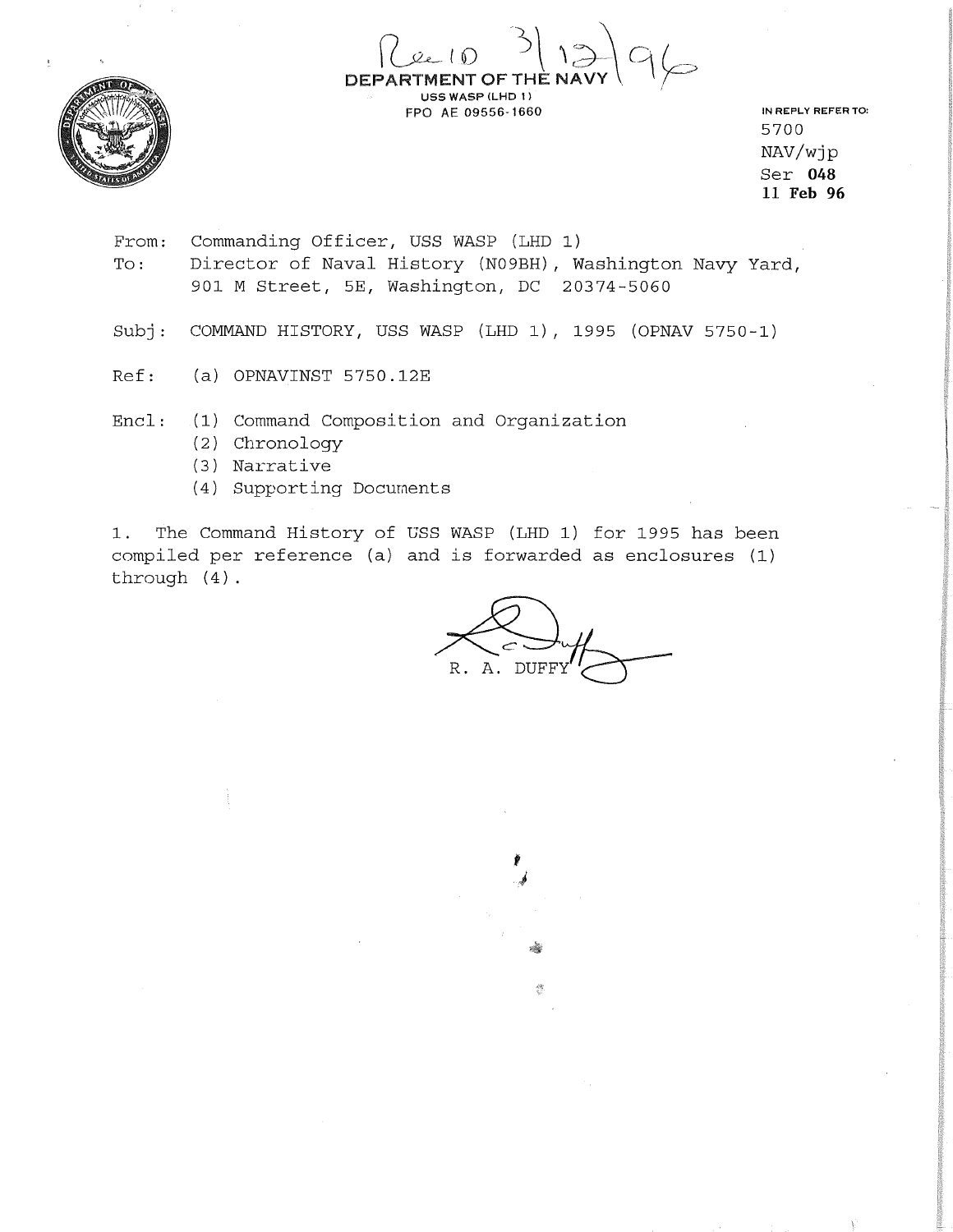#### **COMMAND COMPOSITION AND ORGANIZATION**

1. **Mission.** USS WASP (LHD 1) is a multi-purpose amphibious assault ship whose primary mission is to embark, deploy, support and land elements of a Marine Landing Force in amphibious assault operations by helicopter, landing craft, amphibious vehicles, V/STOL or any combination of these methods. USS WASP maintains a secondary mission of sea control.

## 2. Chain of Command.

(Administrative) Amphibious Group Two Naval Surface Force, U.S. Atlantic Fleet

(Operational)

Amphibious Squadron Four Amphibious Group Two (01 January 95 - 09 September 95) Sixth Fleet (09 September 95 - 31 December 95)

### 3. Commanding Officer.

01 Jan 95 - 31 Dec 95 CAPT R. A. Duffy, USN

### 4. **Embarked/Attached Commands and Detachments.**

Commander Amphibious Group Two Rear Admiral L. F. Picotte (23 February 95 - 10 March 95) Rear Admiral W. R. Fladd (15 August 95 - 20 August 95) Commander II Marine Expeditionary Force (Forward) Brigadier General B. B. Byrum (23 February 95 - 10 March 95) Commander Amphibious Squadron Four Captain C. C. Buchanan (10 January 95 - 31 December 95) Commander Two Six Marine Expeditionary Unit Colonel J. R. Battaglini (29 August 95 - 31 December 95) Marine Heavy Helicopter Squadron Four Six Four (10 February - 04 April 95) Marine Medium Helicopter Squadron Two Six Four (Reinforced) (29 August 95 - 31 December 95) II Marine Regiment Element (10 February 95 - 04 April 95)

Encl (1)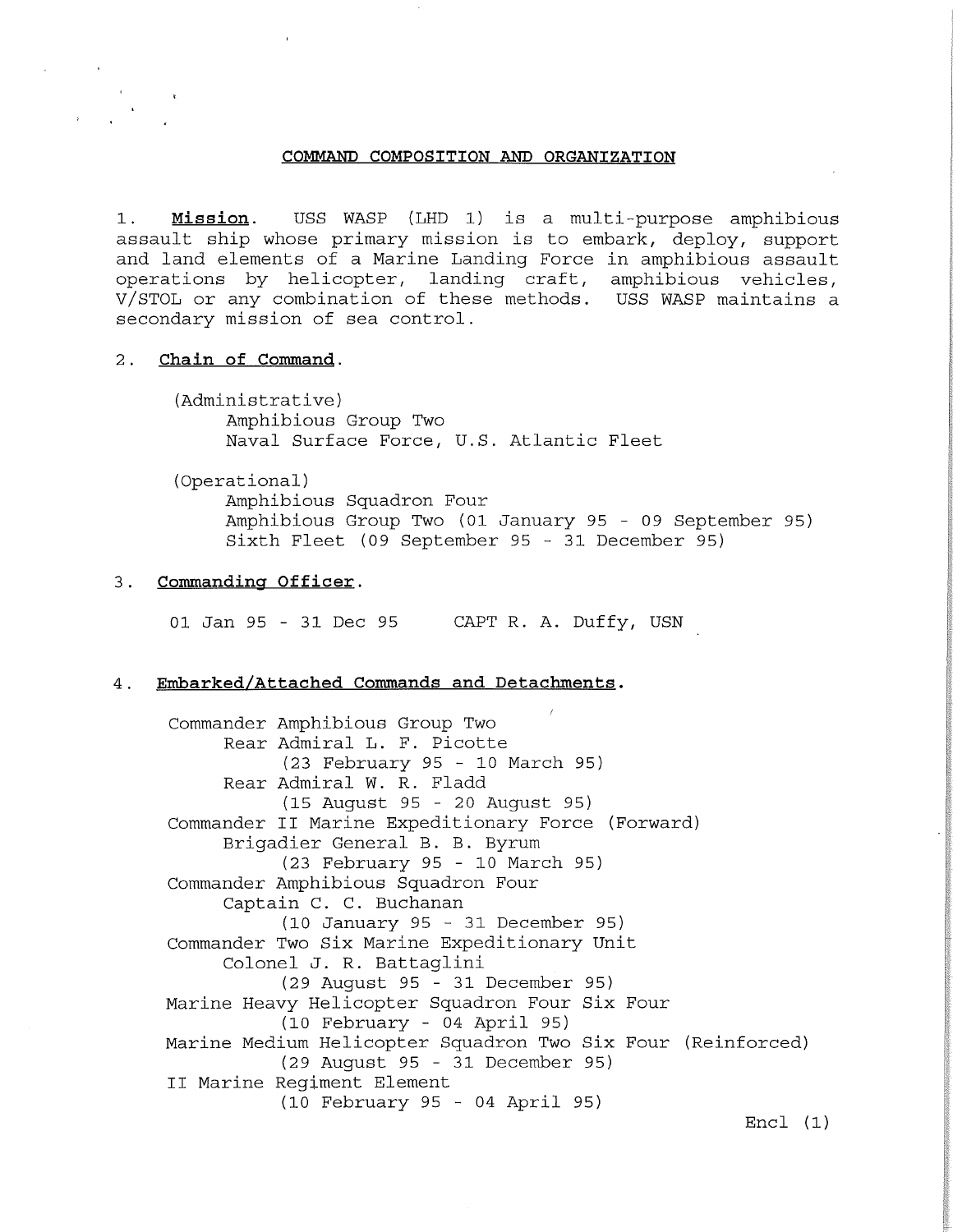Battalion Landing Team Two / Six (29 August 95 - 31 December 95) Second Force Service Support Group Element Detachment (10 February 95 - 04 April 95) Marine Service Support Group Two Six (29 August 95 - 31 December 95) Helicopter Combat Support Squadron Eight Detachment Eight (09 February 95 - 05 April 95) Helicopter Combat Support Squadron Two Detachment Two (09 February 95 - 05 April 95) Helicopter Combat Support Squadron 8 Detachment 2 (28 August 95 - 31 December 95) Assault Craft Unit Two LCU 1645 LCU 1654 (09 February 95 - 05 April 95) Assault Craft Unit Four Detachment Two LCAC 08 LCAC 38 LCAC 53 (28 August 95 - 31 December 95)

# 5. **Homeport.**

United States Naval Station Norfolk, Virginia.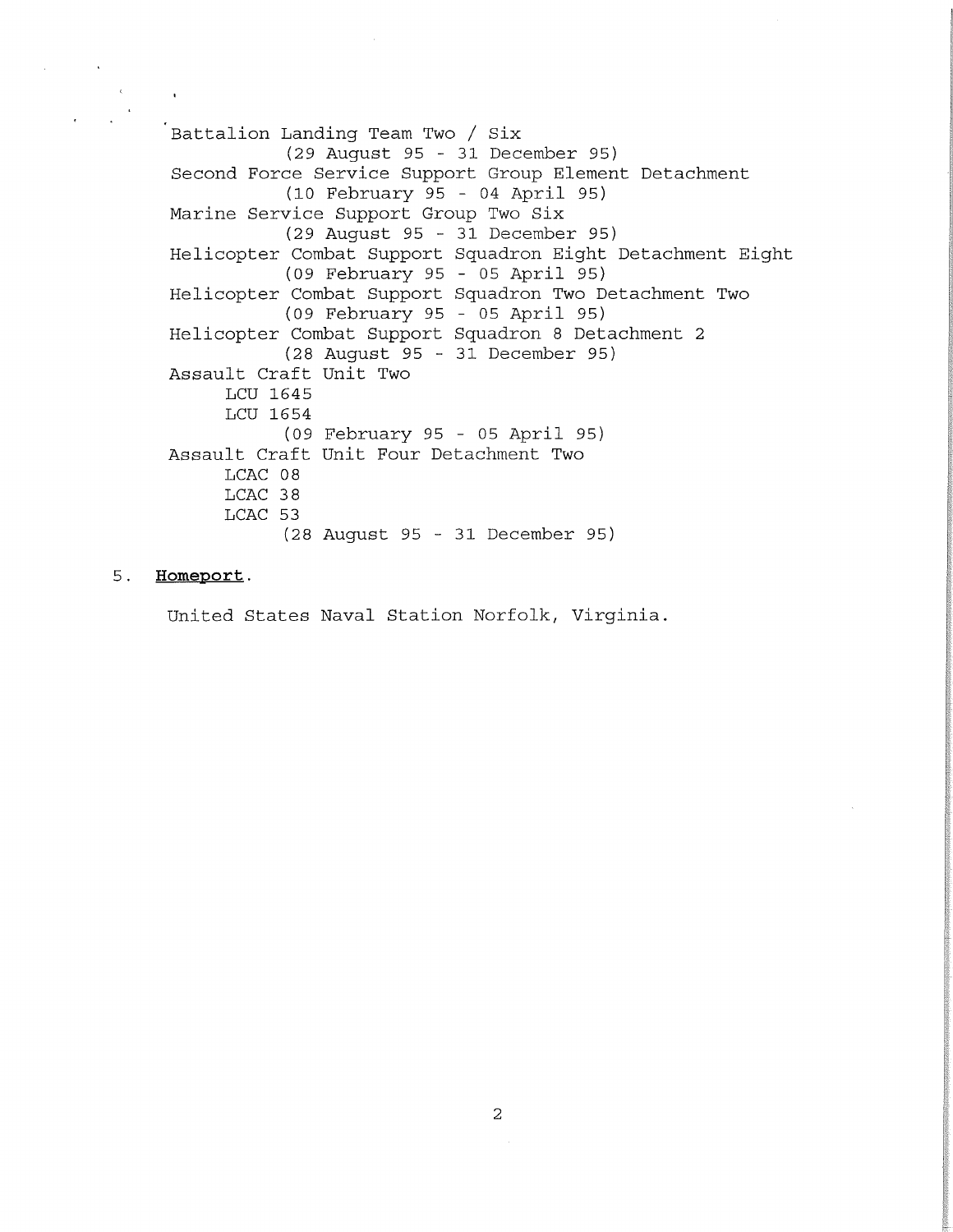### **CHRONOLOGY**

January 1995

- 01 Jan Moored starboard side to, Pier Seven South, Naval Station Norfolk, VA.
- 10 Jan Underway, operating in the Virginia Capes and Cherry Point Operating Areas conducting Type Commanders Amphibious Training and Operational Propulsion Plant Examination preparations. Commander, Amphibious Squadron Four embarked.
- 16 Jan Conducted Underway Replenishment for fuel with USNS Big Horn (TA0-198) .
- 17 Jan Anchored in the Virginia Capes Operating Area. Commander Amphibious Squadron Four debarked.
- 18 Jan Underway for Operational Propulsion Plant Examination preparations.
- 20 Jan Commander Amphibious Group Two and Commander Netherlands Amphibious Group, Commodore Canter conducted visit and tour.
- 22 Jan Anchored in the Virginia Capes Operating Area.
- 23 Jan Underway. Commenced Operational Propulsion Plant Examination.
- 24 Jan Temporarily secured form Operational Propulsion Plant Examination to assist the fishing vessel "Valley Wind." Assistance ultimately rendered by the Canadian ship HMCS Terra Nova.
- 25 Jan Satisfactorily completed Operational Propulsion Plant Examination. Moored Starboard side to Pier Seven North, Naval Station Norfolk, Va.
- 26 Jan Commander, Amphibious Group Two and Italian Navy Chief of Staff, Admiral Angelo Mariani conducted ship visit and tour.

February 1995

- 02 Feb Commander Marine Strike Force conducted ship visit and tour.
- 09 Feb Underway enroute Onslow Bay, North Carolina for Marine onload in support of Exercise Strong Resolve. Steaming in company with USS Shreveport (LPD-12) and USS Whidbey Island (LSD-41) . Commander Amphibious Squadron Four embarked. Additional units embarked include LCU 1645 and LCU 1654 from Assault Craft Unit Two, Helicopter Combat Support Squadron Eight Detachment Eight, and Helicopter Combat Support Squadron Two Detachment Two.

Encl (2)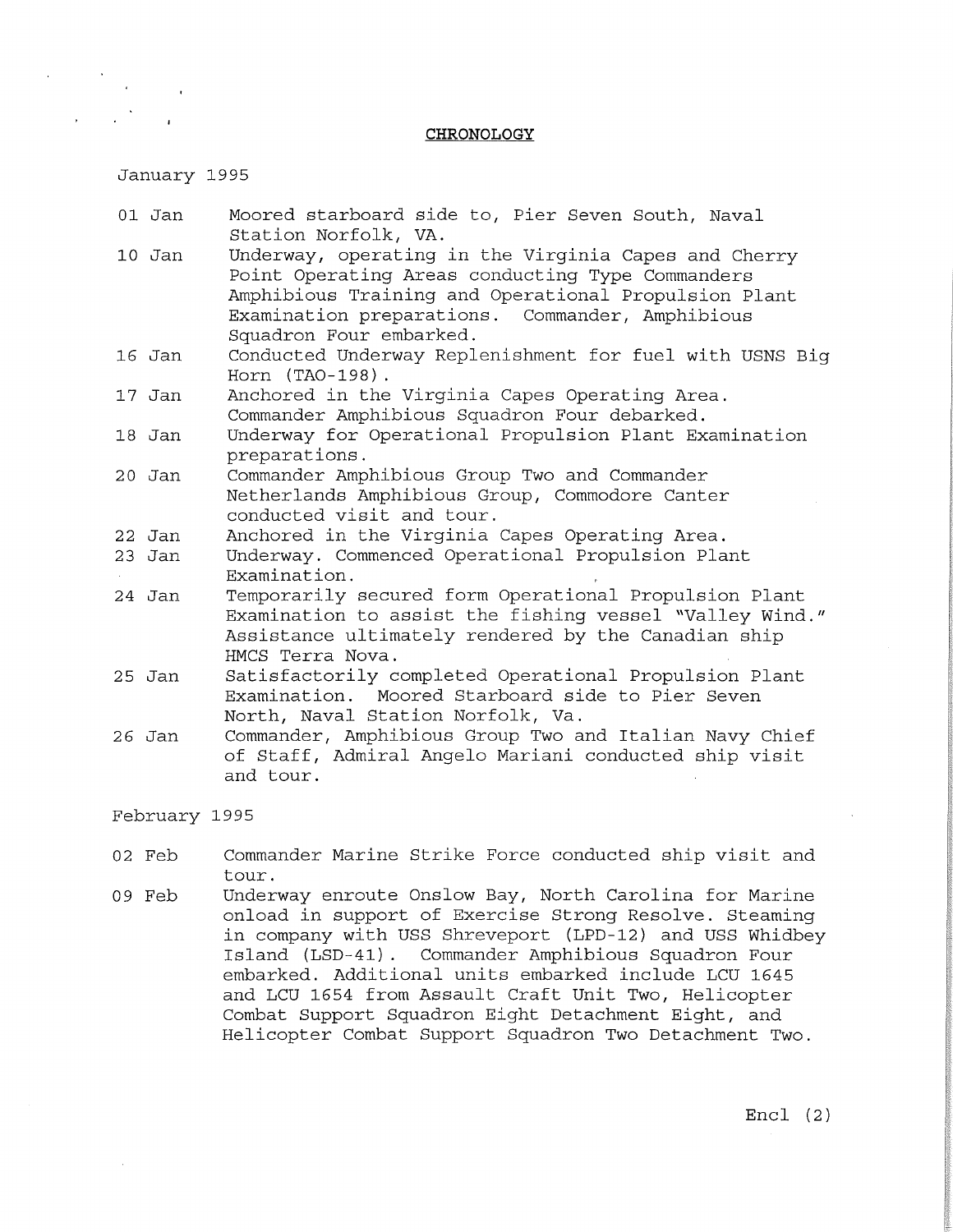- 10 Feb Anchored off Morehead City, North Carolina for troop and equipment onload.
- 11 Feb Underway, enroute Portsmouth, England for Exercise Strong Resolve, elements of II Marine Expeditionary Force (Forward) embarked including Marine Heavy Helicopter Squadron Four Six Four, II Marine Regiment Element, and Second Force Service Support Group Detachment.
- 17 Feb Conducted Underway Replenishment for fuel with USS Platte (A0-186) .
- 18 Feb AV-SB Harrier, BUNO 161394 crashed on takeoff. Aircraft lost overboard. Pilot ejected safely, landing onboard WASP with non-life threatening neck, back, and ankle injuries. Additional damage included two flight deck nets on the starboard bow and the ship's jackstaff destroyed, and main rotor damage to two blades on CH-53E BUNO 161394.
- 21 Feb Amphibious Readiness Group diverted to Rota, Spain due to inclement weather along track to Exercise Strong Resolve operating area.
- 23 Feb Moored starboard side to Pier One, Naval Station Rota, Spain. Commander Amphibious Group Two embarked.
- 24 Feb Underway enroute Norway in support of Exercise Strong Resolve. USS Shreveport (LPD 12) and USS Whidbey Island (LSD 41) in company.
- 28 Feb Commenced northern transit of the English Channel.

March 1995

- 01 Mar Completed English Channel transit.
- 03 Mar Conducted Underway Replenishment for fuel with USNS John Lenthall (TA0-189) .
- 04 Mar The Prime Minister of Norway conducted a ship visit and<br>tour. Commander Netherlands Amphibious Group arrived Commander Netherlands Amphibious Group arrived for discussions with Commander Amphibious Group Two. Marine Forces Atlantic arrived for ship visit and tour. Arrived in Halsafjorden, Norway for Amphibious Operations in support of Exercise Strong Resolve.
- 05 Mar Commenced extensive air and surface Amphibious Operations for Exercise Strong Resolve.
- 10 Mar Completed Amphibious Operations. Commander Amphibious Group Two debarked. Commenced transit from Halsafjorden to Trondheim, Norway. Proceeded on a track through Arsundfjorden, Talgsjoen, Ytrefjorden, Edoyfjorden, and Trondheimsleia.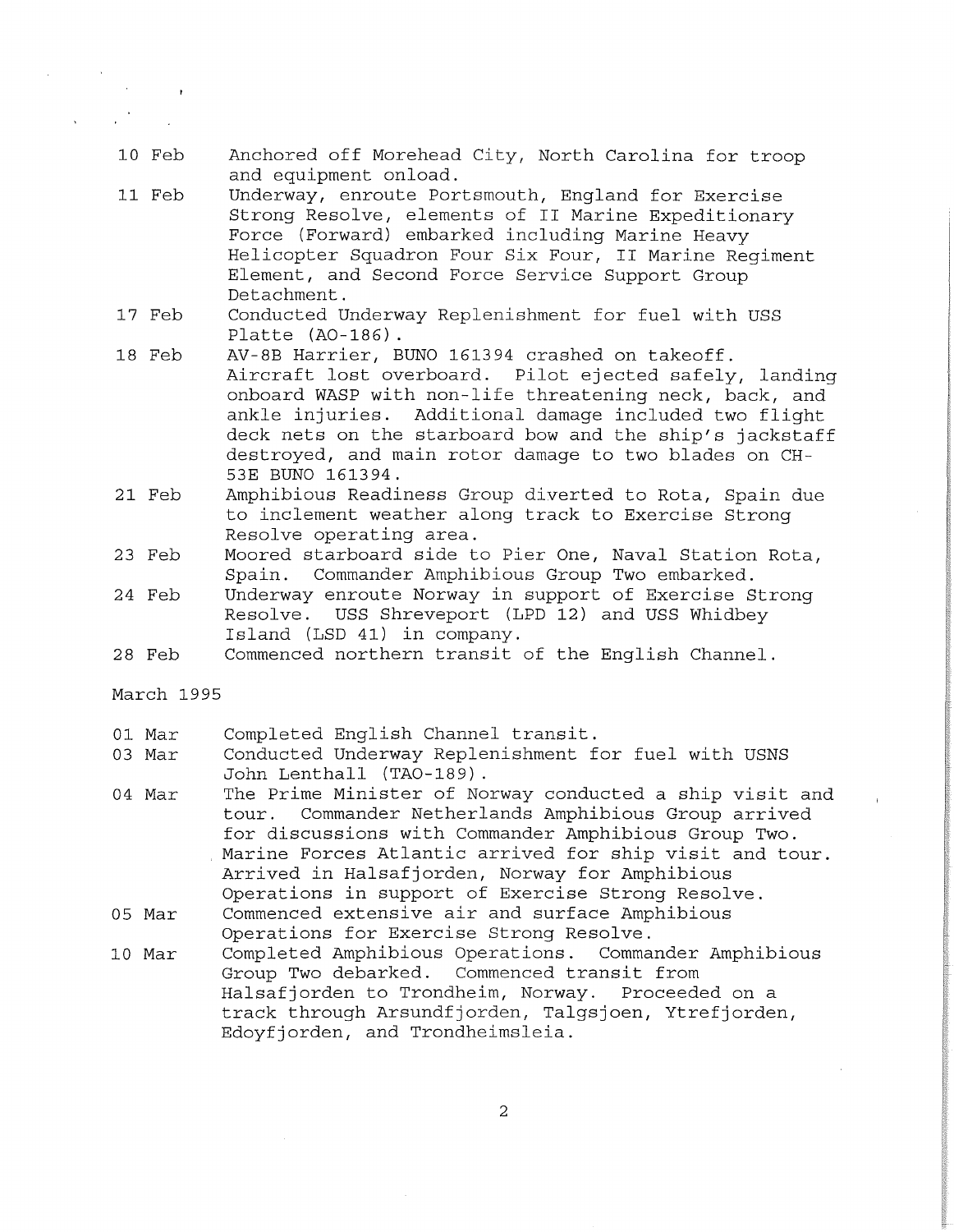- 11 Mar Anchored in Trondheimsfjorden off Trondheim, Norway. Liberty granted to crew and embarked personnel. Dragged anchor due to high winds (over 50 knots) . Ship underway, steaming in the vicinity of Trondheim. Six hundred twenty-one personnel remained ashore.
- 12 Mar Proceeded through Trondheimsleia, Edoyfjorden, Ytrefjorden, and Gripholen to sea. During transit, airlifted personnel left ashore to the ship from USS Shreveport (LPD-12) and USS Whidbey Island (LSD-41) . When in open ocean, encountered heavy weather. Experienced sustained winds of 48 knots and waves up to 16.5 feet.
- 13 Mar Heavy weather continued. Sustained wind speed increased to 60 knots and seas rose to 25 feet. Damage incurred due to the weather included loss of the starboard "H" Frame, flooding in the anchor windlass machinery room, damage to rotor blades and rotor heads on aircraft spotted on the flight deck, structural damage to the superstructure (cracks) in the vicinity of frame 61 on the 03 and 04 levels, and structural damage to the bow (bent frames and stringers and deformed shell plating) on the main deck.
- 14 Mar Amphibious Readiness Group diverted to Stavanger, Norway due to heavy weather.
- 15 Mar Moored starboard side to, bow in at Pier Straen, Stavanger, Norway. Liberty granted to the crew and embarked personnel.
- 19 Mar Shifted berths. Moored starboard side to, bow out at Pier Straven, Stavanger, Norway.
- 21 Mar Underway, commenced transit to Morehead City, North Carolina.
- 22 Mar Commenced southern transit of the English Channel.
- 23 Mar Completed English Channel transit.
- 29 Mar Conducted Underway Replenishment for fuel with USS Seattle (AOE-3). While alongside, Seattle sustained a gyro repeater casualty causing her to collide with WASP. Damage to WASP included the platform for the starboard accommodation ladder buckled, one vent plenum door on starboard side crushed, frame 79 in compartment 02-77-1-Q (Electronic Equipment Room) twisted, three safety nets on the starboard elevator torn and bent, and three life rafts damaged.

## April 1995

|  | 03 Apr |  |  |  |                                      | Anchored off Morehead City, North Carolina in Onslow |  |
|--|--------|--|--|--|--------------------------------------|------------------------------------------------------|--|
|  |        |  |  |  | Bay for troop and equipment offload. |                                                      |  |

04 Apr Underway enroute Naval Station Norfolk, Virginia.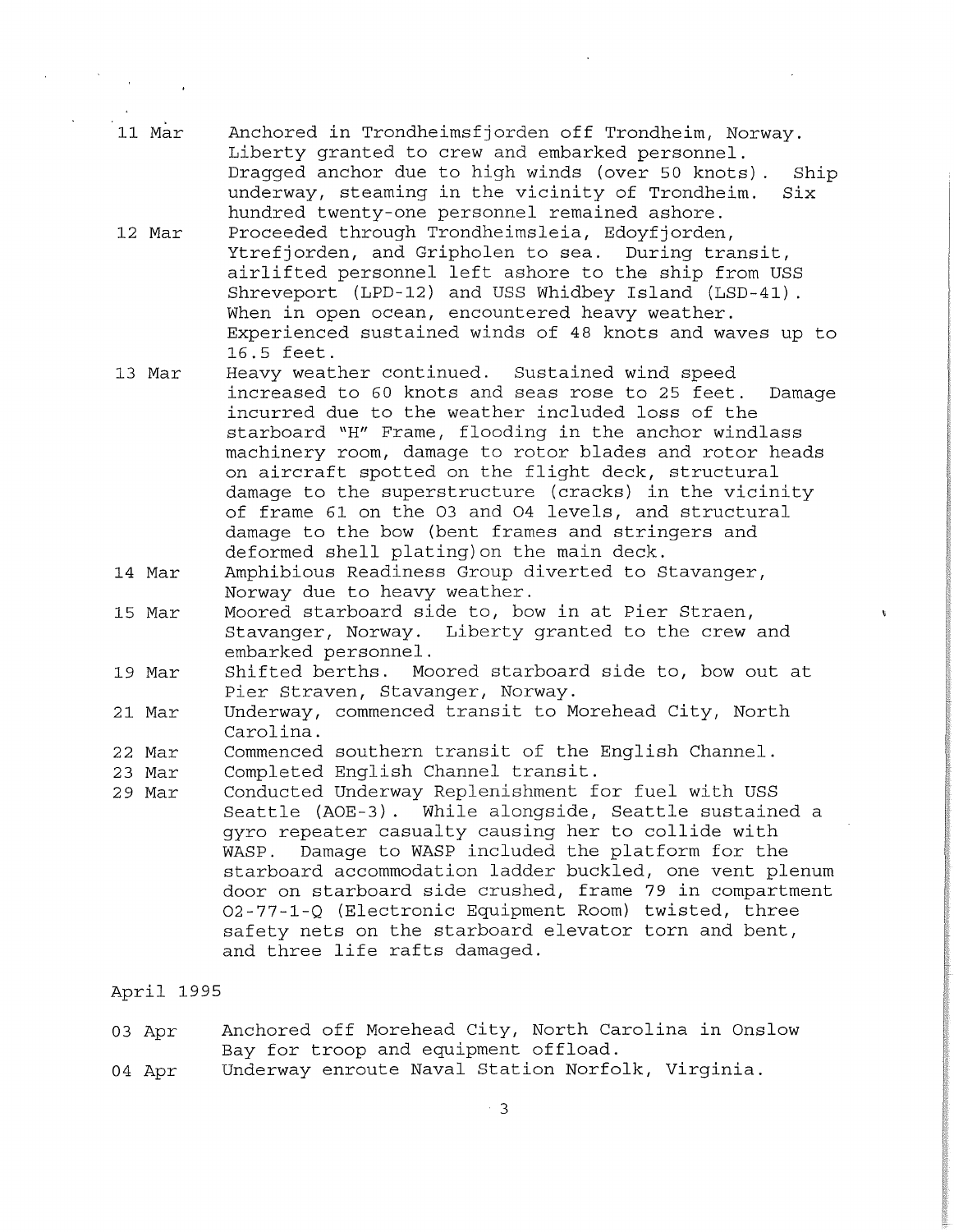- 05 Apr Moored starboard side to, Pier Seven North, Naval Station Norfolk, Virginia.
- 21 Apr Conducted Change of Command ceremony for Commander Amphibious Group Two. Rear Admiral W. R. Fladd relieved Rear Admiral L. F. Picotte. Distinguished guests included the Commandant of the Marine Corps and the Commander Naval Surface Forces Atlantic.

May 1995

- 01 May Hosted NATO and European journalists for a visit and tour.
- 05 May Hosted Harvard Center for International Affairs Delegation for visit and tour.
- 03 May Hosted United States Air Force Commanders Conference for visit and tour.
- 10 May Hosted Amphibious Officers Wives Club for lunch and tour.
- 16 May Underway enroute Onslow Bay for Type Commanders Amphibious Training. Commander, Amphibious Squadron Four embarked. Units in company include USS Shreveport (LPD-12), USS Ashland (LSD-48), and USS Jack Williams (FFG-24) . Conducted Underway Replenishment for fuel (WASP delivery ship) with USS Jack Williams (FFG-24) for training.
- 17 May Arrived Onslow Bay off the coast of North Carolina. Commenced air and surf ace Amphibious Operations for Type Commanders Amphibious Training.
- 18 May USS Whidbey Island (LSD-41) joined the Amphibious Training.
- 19 May Conducted Underway Replenishment for fuel (WASP delivery ship) with USS Jack Williams (FFG-24) .
- 20 May Anchored Onslow Bay off the coast of North Carolina. Underway, continuing Amphibious Training.
- 21 May Recovered and launched five Amphibious Assault Vehicles.
- 22 May Anchored Onslow Bay off the coast of North Carolina. Commander Amphibious Group Two arrived for visit.
- 23 May Commander Amphibious Group Two departed. Completed Type Commanders Amphibious Training. Underway, enroute Naval Station Norfolk, Virginia. Conducted Underway Replenishment for fuel with USNS John Lenthall (TA0- 189) .
- 24 May Moored port side to Pier Seven North, Naval Station Norfolk, Virginia.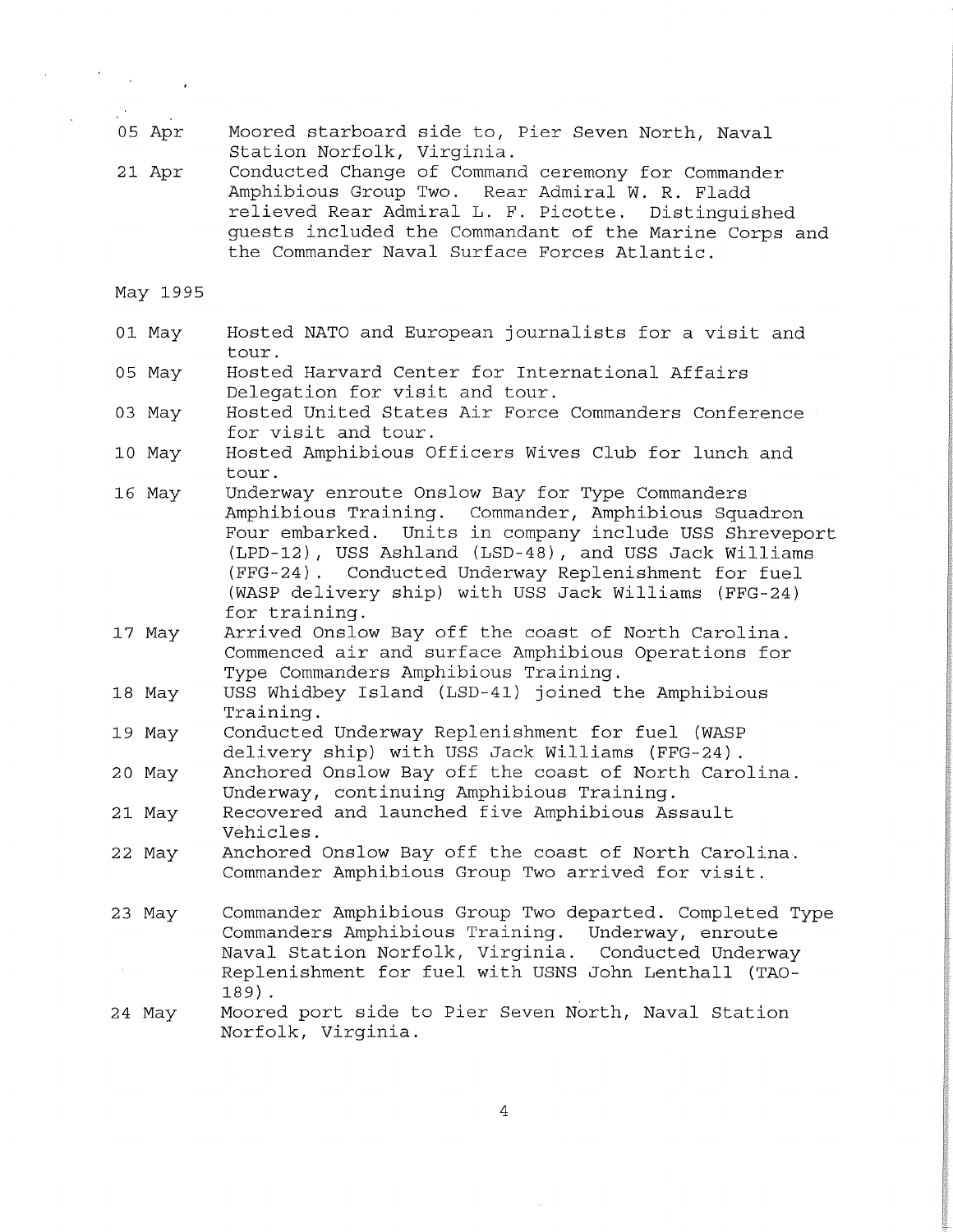- 25 May Hosted Captain M. G. Mullen, Director Surface Officer Distribution Division and Commanding Officers of various ships present at Norfolk Naval Station for Junior Officer distribution and rotation brief.
- 29 May Embarkeq 19 First and Second Class Midshipmen for LANTRAMID Phase I Midshipmen Summer Training Program.

June 1995

- 05 Jun Underway, enroute Onslow Bay for Joint Task Force Exercise 3-95 Phase I. Ships in company include USS Shreveport (LPD-12) and USS Whidbey Island (LSD-41) . Commander Amphibious Squadron Four embarked.
- 06 Jun Arrived Onslow Bay off the coast of North Carolina. Commenced Amphibious Operations in support of Joint Task Force Exercise 3-95 Phase I.
- 07 Jun Anchored Onslow Bay off Morehead City, North Carolina. Underway, proceeding to anchorage off exercise assault beaches south of Morehead City. Anchored off exercise assault beaches, Onslow Bay.
- 08 Jun Underway, proceeding to sea to conduct exercise Amphibious Assault with USS Shreveport and USS Whidbey Island.
- 09 Jun Conducted CIWS, 25MM and 50 Cal gun shoots.
- 10 Jun Conducted Underway Replenishment for fuel (WASP delivery ship) with USS Boone (FFG-28) . Anchored Onslow Bay off the exercise assault beaches, Onslow Bay. Underway, proceeding to sea to conduct Underway Replenishment. Commander Carrier Group Six arrived for visit.
- 11 Jun Conducted Underway Replenishment for fuel with USNS John Lenthall (TA0-189). Commander, Carrier Group Six departed. Anchored off the exercise assault beaches, Onslow Bay.
- 12 Jun Underway, proceeding to sea to conduct engineering casualty control exercises. Anchored off exercise assault beaches, Onslow Bay.
- 14 Jun Underway, proceeding to sea to conduct exercise surface and air Amphibious assault.
- 16 Jun Anchored off exercise assault beaches, Onslow Bay. Underway, enroute Naval Station Norfolk, Virginia. Conducted exercise CHAFF launching.
- 17 Jun Moored port side to Pier Seven South, Naval Station Norfolk, Virginia.
- 21 Jun British Ship Design Team conducted visit and orientation tour.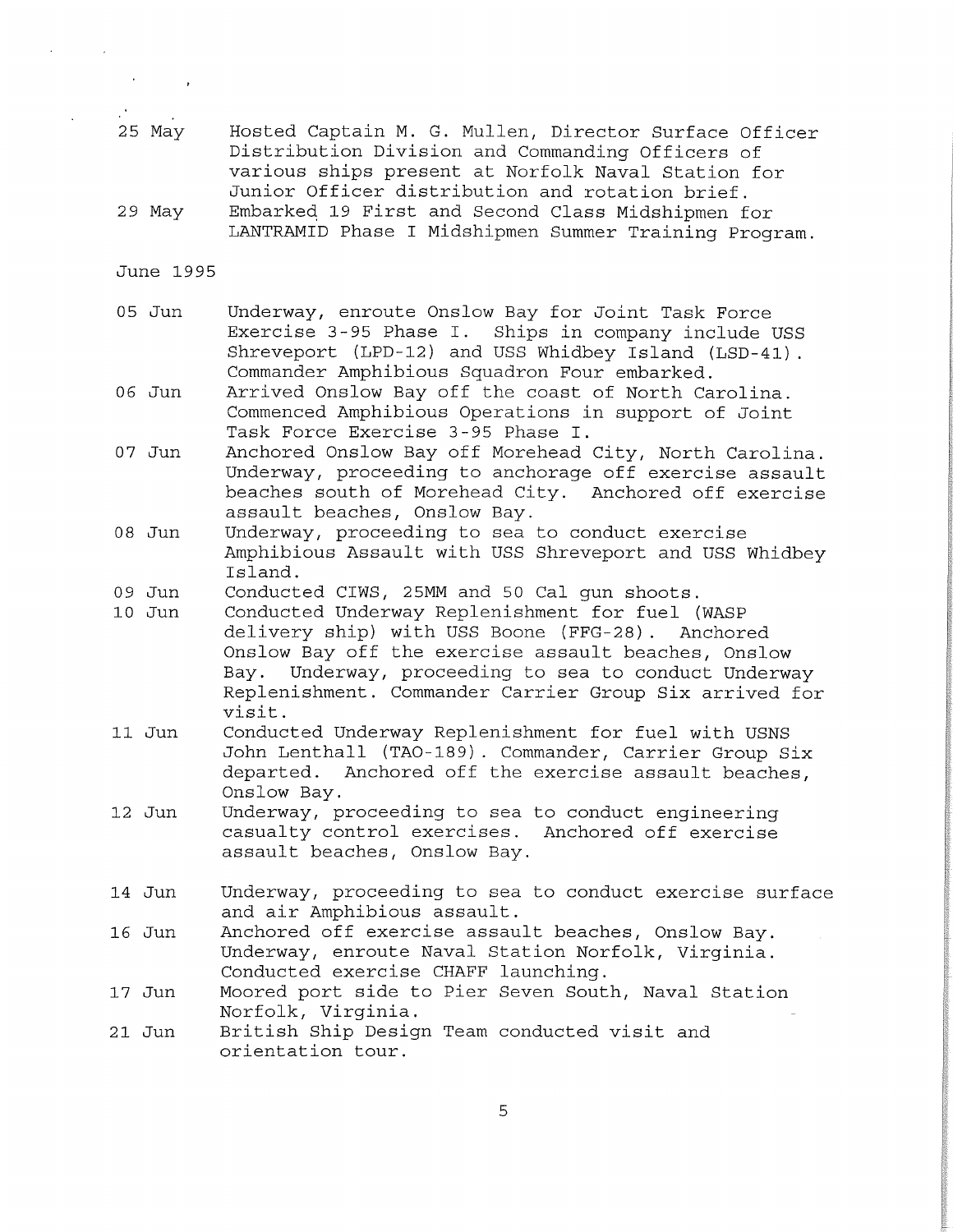- 22 Jun SACLANT (United States Atlantic Command) hosted lunch and tour for 50 0-7 through 0-10 equivalent United States and foreign dignitaries from various NATO countries. Additional hosts included Strike Fleet, Atlantic (Commander Second Fleet), and Amphibious Strike Force Atlantic, (Commander Amphibious Group Two).
- 25 Jun 29 Jun Completed Midshipmen Summer Training LANTRAMID Phase I. Conducted Change of Command ceremony for Commander, Amphibious Group Four. Rear Admiral J. F. Amerault relieved Rear Admiral R. S. Cole. Distinguished guests included the Commander in Chief, United States Atlantic Fleet and the Commander Naval Surface Forces Atlantic.

July 1995

- 06 Jul Underway enroute Onslow Bay in support of Joint Task Force Exercise 3-95 Phase II and III. Commander, Amphibious Squadron Four embarked. Ships in company include USS Shreveport (LPD-12) and USS Whidbey Island  $(LSD-41)$ .
- 07 Jul Anchored Onslow Bay in the vicinity of Beaufort Inlet off Morehead City, North Carolina.
- 08 Jul Underway, proceeding to anchorage off exercise assault beaches south of Morehead City, North Carolina. Anchored off exercise assault beaches.
- 10 Jul Underway, proceeding to sea to conduct exercise air and surface assault.
- 11 Jul USS Boone (FFG-28) and USS Scott (DDG-995) joined Amphibious units in support of Exercise Joint Task Force 3-95 Phase II and III.
- 12 Jul Commander Amphibious Squadron Two arrived for visit. Commenced Amphibious Readiness Group Special Operations Certification evaluation. Conducted Underway Replenishment for fuel with USS Monongahela (A0-178)
- 15 Jul Hosted Commanding General, Second Marine Division, Major General Livingston for a visit and tour.
- 16 Jul Commenced transit from Onslow Bay to Virginia Capes Operating Area to conduct rehearsal assault for the Joint Task Force Exercise.
- 18 Jul Conducted rehearsal assault in Virginia Capes Operating Area. Conducted Underway Replenishment for fuel with USS Monongahela (A0-178).
- 19 Jul Commenced transit from Virginia Capes Operating Area to Onslow Bay to continue Joint Task Force Exercise.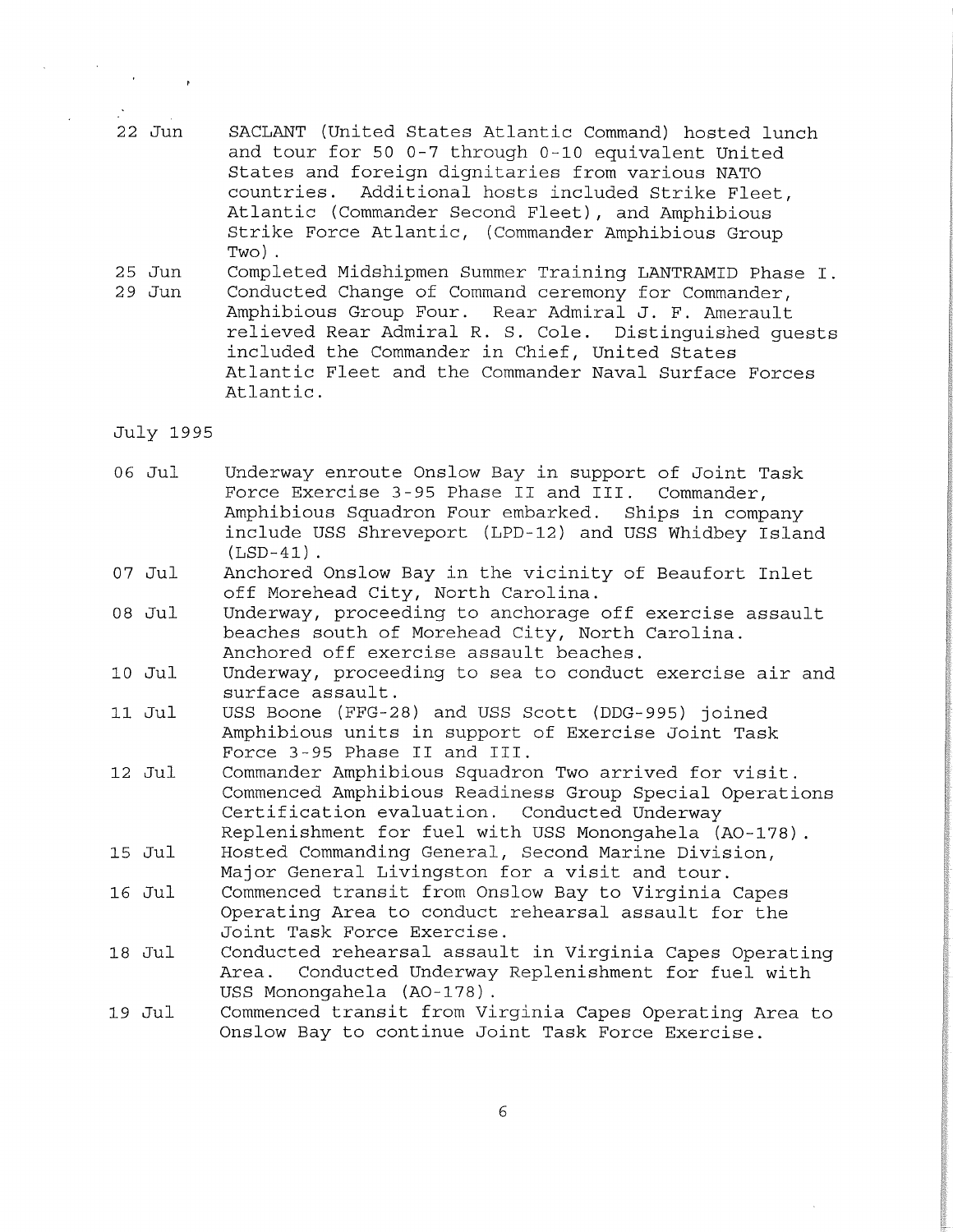- 21 Jul Secretary of Defense hosted the United Arab Emirates Chief of Staff, Sheik Mohammed Benzied for a visit and<br>tour. Additional hosts include Commander Second Fleet. Additional hosts include Commander Second Fleet, Vice Admiral Johnson, and Commander Amphibious Group Two, Rear Admiral Fladd.
- 22 Jul Anchored Onslow Bay off the exercise assault beaches. Commander, Amphibious Squadron Two departs.
- 23 Jul Completed Joint Task Force Exercise 3-95. Amphibious Readiness Group Certified Special Operations Capable and ready for deployment. Underway enroute Naval Station Norfolk, Virginia.
- 24 Jul Moored starboard side to Pier Seven South, Naval Station Norfolk, Virginia.
- 26 Jul Commenced the Logistic Management Assessment.
- 28 Jul Completed the Logistic Management Assessment with an overall grade of Satisfactory.
- 29 Jul Commenced Pre-operational Movement Stand-down.
- August 1995

 $\mathcal{F}$  , we have  $\mathcal{F}$ 

- 07 Aug United States Atlantic Command hosted the "Partnership for Peace" Delegation consisting of various dignitaries from countries of the former Soviet Union on a visit<br>and tour. Additional hosts included Commander Secone Additional hosts included Commander Second Fleet, Vice Admiral Johnson and Commander Amphibious Group Two, Rear Admiral Fladd.
- 15 Aug Underway for Hurricane Felix evasion. Commander Amphibious Group Two and Commander Amphibious Squadron Four embarked. Operated in Virginia Capes Operating Area.
- 20 Aug Moored starboard side to Pier Seven North, Naval Station Norfolk, Virginia.
- 25 Aug Completed Pre-operational Movement stand-down.
- 28 Aug Underway for Mediterranean Deployment 3-95. Commander Amphibious Squadron Four Embarked. Enroute Morehead City, North Carolina for troop and equipment onload. Ships in company include USS Shreveport (LPD-12) and USS Whidbey Island (LSD-41) . Additional units embarked include LCAC 08, LCAC 38, and LCAC 53 of Assault Craft Unit Four Detachment Two and Helicopter Combat Support Squadron Eight Detachment Two.
- 29 Aug Anchored off Morehead City, North Carolina in Onslow Bay for troop onload. Underway commencing transit to Valencia, Spain for Mediterranean Deployment 3-95 in company with USS Whidbey Island (LSD-41) . Embarked units include Marine Expeditionary Unit Two Six comprised of Marine Medium Helicopter Squadron Two Six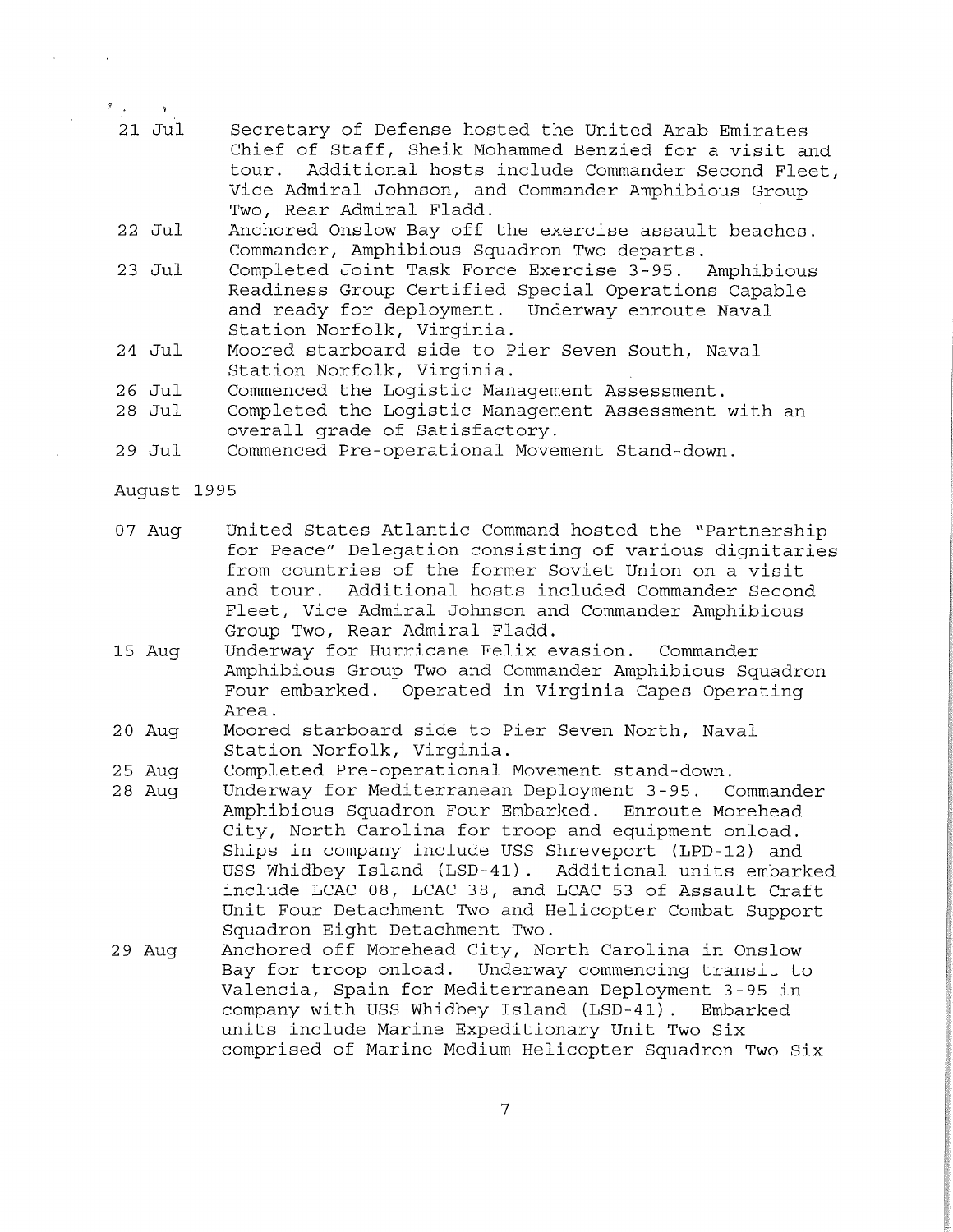Four, Battalion Landing Team Two/Six, and Marine Service Support Group Two Six. USS Shreveport (LPD-12) proceeded ahead of Amphibious Readiness Group.

- 30 Aug Conducted Underway Replenishment for fuel with USS Merrimack (A0-179).
- 31 Aug USS Shreveport (LPD-12) rejoins Amphibious Readiness Group.
- September 1995
- 06 Sep USS Shreveport (LPD-12) departed Amphibious Readiness Group to proceed ahead for an Exercise in the Black Sea.
- 08 Sep Conducted Underway Replenishment for fuel with USS Monongahela (A0-178). Received distress call from the Portuguese vessel Condor De Vilamour. conducting sport diving operations on the Gettysburg Sea Mount. Four divers onboard reported suffering from decompression sickness. Dispatched Search and Rescue<br>helicopters to the vessel. Four German citizens, Gere Four German citizens, Gerd Gurich, Ralph Hupfner, Henning Banse, and Dietr Wichmann were brought aboard WASP, examined by the medical staff, and further transferred by Marine aircraft to Naval Station Rota, Spain for treatment. Amphibious Readiness Group shifted operational control from Commander Second Fleet to Commander Sixth Fleet.
- 09 Sep Conducted Amphibious Readiness Group turnover with USS Kearsarge (LHD-3) Group. Transited the Straits of Gibraltar.
- 11 Sep USS Whidbey Island (LSD-41) detached to proceed to Alacante, Spain for a port visit. Moored starboard side to Dique Del Sur, Valencia, Spain. Crew and embarked personnel granted liberty.
- 15 Sep Underway enroute Cape Serrat, Tunisia in support of Exercise Atlas Hinge. USS Whidbey Island (LSD-41) rejoined Amphibious Readiness Group.
- 16 Sep USS Dewert (FFG-45) joined Amphibious Readiness Group. Commenced Exercise Atlas Hinge. Conducted Underway Replenishment for fuel and stores with USNS Kanawha (TA0-196) .
- 17 Sep Anchored off Cape Serrat, Tunisia in support of Exercise Atlas Hinge. Commenced surface and air Amphibious Operations. Underway proceeding to sea to conduct rehearsal approach to the Amphibious Objective Area.
- 18 Sep Anchored off Cape Serrat, Tunisia. Continued Amphibious Operations.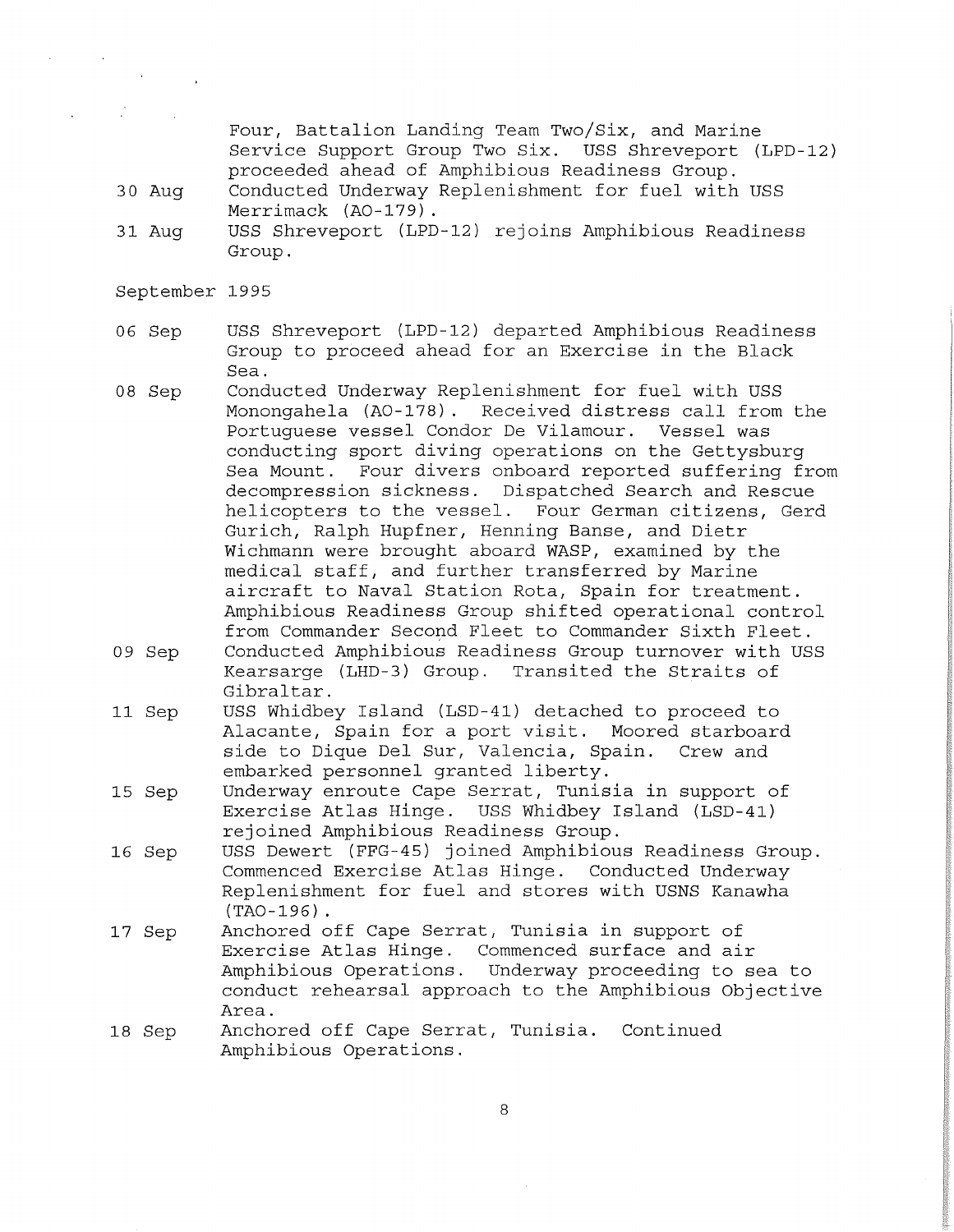- 20 Sep Underway proceeding to sea for Sixth Fleet visit. Commander Sixth Fleet, Vice Admiral D. L. Pilling arrived for visit. Addressed crew on mission in the Mediterranean and Adriatic. Anchored off Cape Serrat,<br>Tunisia. Continued surface and air Amphibious Continued surface and air Amphibious Operations in support of Exercise Atlas Hinge.
- 21 Sep Completed Exercise Atlas Hinge.
- 22 Sep Underway enroute to the Adriatic. USS Dewert (FFG-45) departs Group.
- 23 Sep Transited the Straits of Sicily.
- 24 Sep Operated off the East Coast of Sicily conducting flight operations to and from Sigonella, Sicily.
- 25 Sep Commenced transit of the Straits of Otranto
- 26 Sep Completed transit of the Straits of Otranto. Entered the Adriatic. Conducted Underway Replenishment for stores with the USNS San Diego (TAFS-6) . Conducted Commenced Exercise Rescue Eagle. Commenced flight operations in support of Operation Deny Flight.
- 28 Sep Commander Carrier Group Six, Rear Admiral Cross arrived for a visit.
- 30 Sep USS Shreveport rejoined Group. Conducted Underway Replenishment for fuel with USNS John Lenthall (TA0-189)
- October 1995
- 01 Oct Commenced operations in support of Exercise Rescue Eagle off the coast of Albania.
- 02 Oct USS Whidbey Island (LSD-41) departed Group. Conducted air Amphibious Operations in support of Exercise Rescue Eagle.
- 09 Oct Conducted 25MM gun shoot.
- 10 Oct Hosted a Major General of the Albanian Air Defense Force for a visit and tour.
- 12 Oct The Deputy Director of United States European Command, arrived for visit and tour. Addressed the wardroom and senior enlisted personnel on mission in the Adriatic. Completed Exercise Rescue Eagle.
- 13 Oct Deputy Director of United States European Command departed. Conducted Underway Replenishment for fuel and stores with USNS John Lenthall (TA0-189) .
- 14 Oct Conducted Full Power Demonstration.
- 16 Oct Conducted CIWS pre-action calibration shoot. Transited the Straits of Otranto enroute the Eastern Mediterranean for Exercise Noble Shirley.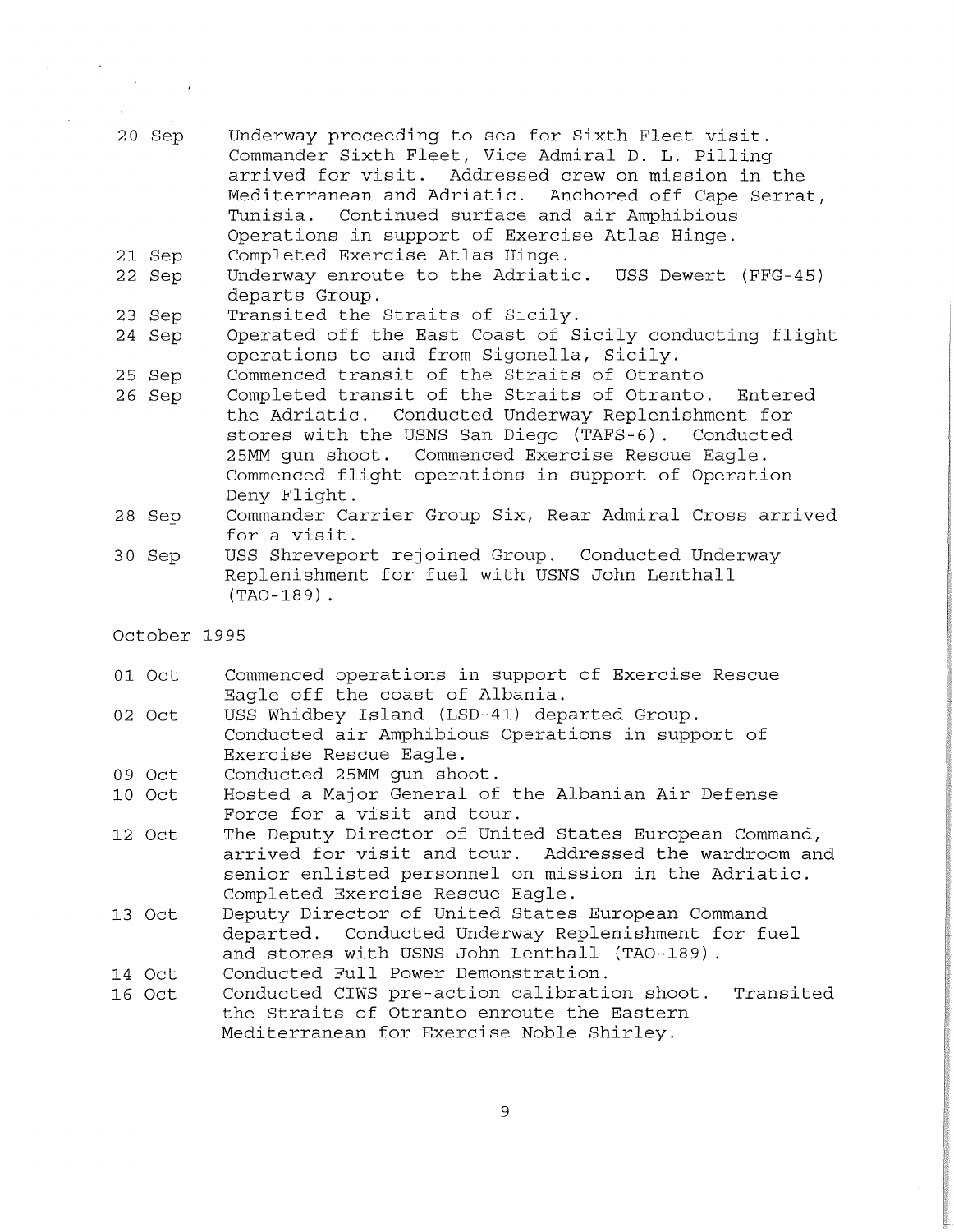- 17 Oct Conducted AAW (CIWS) gunnery exercise. Conducted Underway Replenishment for fuel and stores with USS Monongahela (A0-178).
- 18 Oct USS Whidbey Island (LSD-41) rejoined Group. Conducted Underway Replenishment for stores with USNS San Diego (TAFS-6). Conducted Visit, Board, Search and Seizure drill on USNS San Diego (TAFS-6) using embarked SEAL detachment.
- 22 Oct Commenced air and surf ace Amphibious Operations in support of Exercise Noble Shirley. Anchored off Ashquelon, Israel.
- 23 Oct Hosted General Officers of the Israeli Defense Force for a visit and tour. Underway enroute Haifa, Israel for offload of embarked troops in support of Exercise Noble Shirley.
- 24 Oct Moored port side to the south side of the Cargo Jetty, Haifa, Israel. Conducted offload of embarked troops for Exercise Noble Shirley. Granted Liberty for the crew.
- 25 Oct Underway in company with USS Shreveport (LPD-12) and USS Whidbey Island (LSD-41) enroute to the waters off Ashquelon, Israel in support of Exercise Noble Shirley.
- 26 Oct Conducted Underway Replenishment for fuel with USS Monongahela (A0-178).
- 28 Oct Conducted 50 Cal gun shoot.
- 29 Oct Debarked the three LCACs of Assault Craft Unit Four 'Detachment Two. Craft remained in the shipyard at Quishon, Israel while WASP inport Haifa, Israel. Moored port side to the south side of the Cargo Jetty, Haifa, Israel. Granted Liberty for the crew.

November 1995

- 03 Nov Completed Exercise Noble Shirley. Commenced backload of embarked troops.
- 05 Nov Granted Liberty for embarked Marines.
- 08 Nov Underway enroute Al Ahmed, Egypt in support of Exercise Bright Star 95. Re-embarked three LCACs of Assault Craft Unit Four Detachment Two. Ships in company include USS Shreveport (LPD-12) and USS Whidbey Island  $(LSD-41)$ .
- 09 Nov Hosted Exercise Bright Star 95 pre-sail conference.
- 10 Nov Anchored in the vicinity of Al Ahmed, Egypt in support of Exercise Bright Star 95. Hosted Exercise Bright Star 95 Press Pool consisting of reporters and media personnel from the various participating nations for a tour and capabilities brief. Underway proceeding to sea for rendezvous and exercise approach to the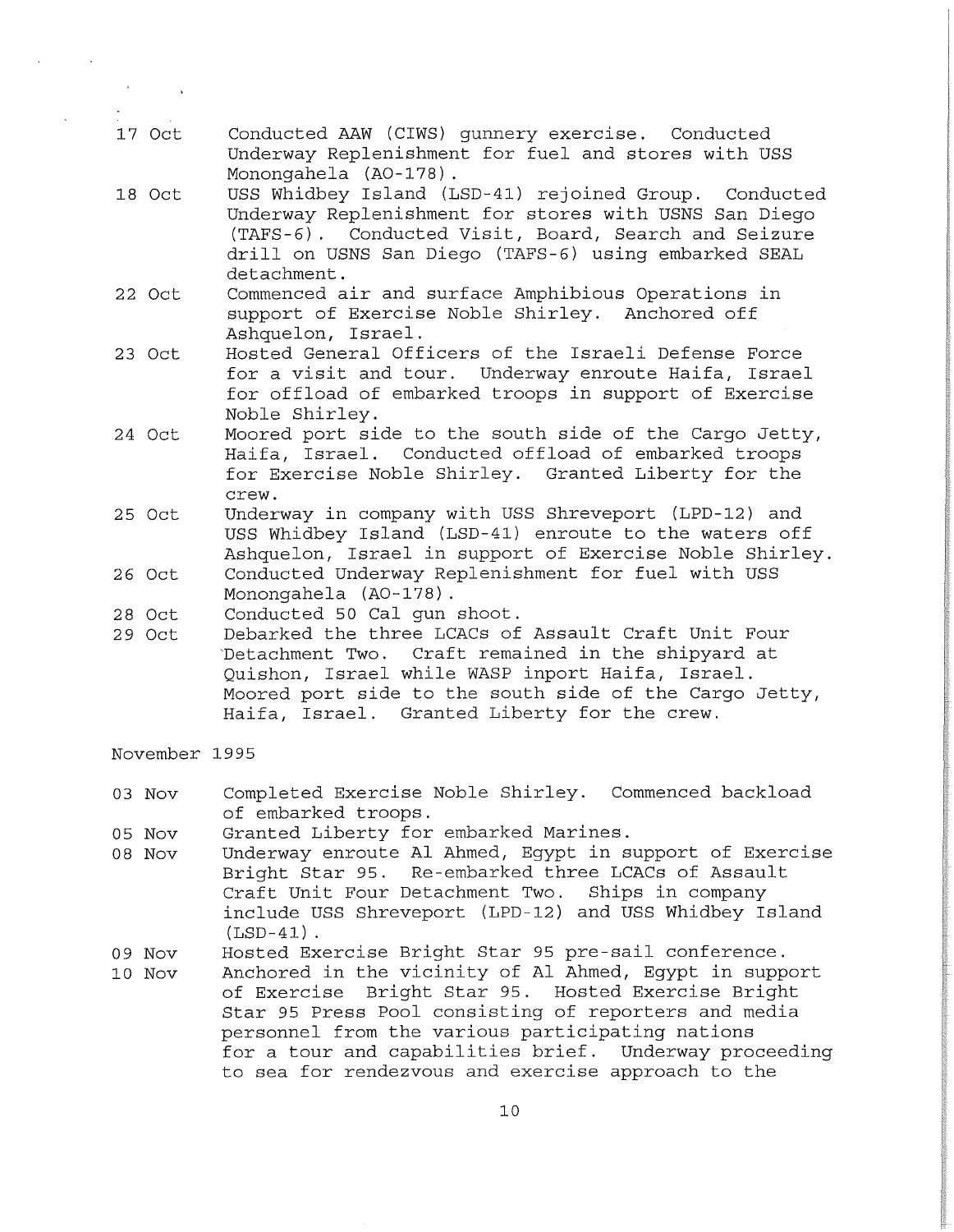11 Nov 12 Nov 13 Nov 14 Nov 15 Nov 16 Nov 18 Nov 19 Nov 20 Nov 21 Nov 24 Nov 25 Nov 26 Nov 27 Nov Amphibious Objective Area. FS Ouragan joined the Amphibious Readiness Group. Anchored in the vicinity of Al Ahmed, Egypt. Commenced surf ace and air Amphibious Operations in support of Exercise Bright Star 95. Underway to conduct LCAC operations. Anchored in the vicinity of Al Ahmed, Egypt. FS Ouragan departed Group. Underway proceeding to sea to conduct an exercise approach to the Amphibious Objective Area. Anchored in the vicinity of Al Ahmed, Egypt. Continued surface and air Amphibious Operations in support of Exercise Bright Star 95. Completed Exercise Bright Star 95. Underway enroute Augusta Bay, Italy for cold weather equipment onload. Conducted Underway Replenishment for fuel with USNS John Lenthall (TA0-189) . Moored starboard side to Pontile Marina Militaire Pier, Augusta Bay, Italy for Marine cold weather equipment onload. Pier liberty granted crew and embarked personnel. Underway enroute the Adriatic in support of Operations Sharp Guard and Deny Flight. Transited the Straits of Otranto. Commenced operations in support of Operations Sharp Guard and Deny Flight. Conducted Underway Replenishment for stores with USNS Saturn (TAFS-10). Conducted Underway Replenishment for fuel with USNS John Lenthall (TA0-189) . Transited the Straits of Otranto proceeding to the vicinity of Augusta Bay, Italy to conduct personnel and stores transfer from Naval Air Station Sigonella, Italy. Transited the Straits of Otranto, proceeding back to the Adriatic in support of Operations Sharp Guard and Deny Flight. December 1995 01 Dec Hosted Romanian Naval Staff Operations Officer for a two day orientation tour and departmental briefs.

02 Dec Conducted Underway Replenishment for fuel with USNS John Lenthall (TA0-189) .

03 Dec Romanian Naval Staff Officer departed.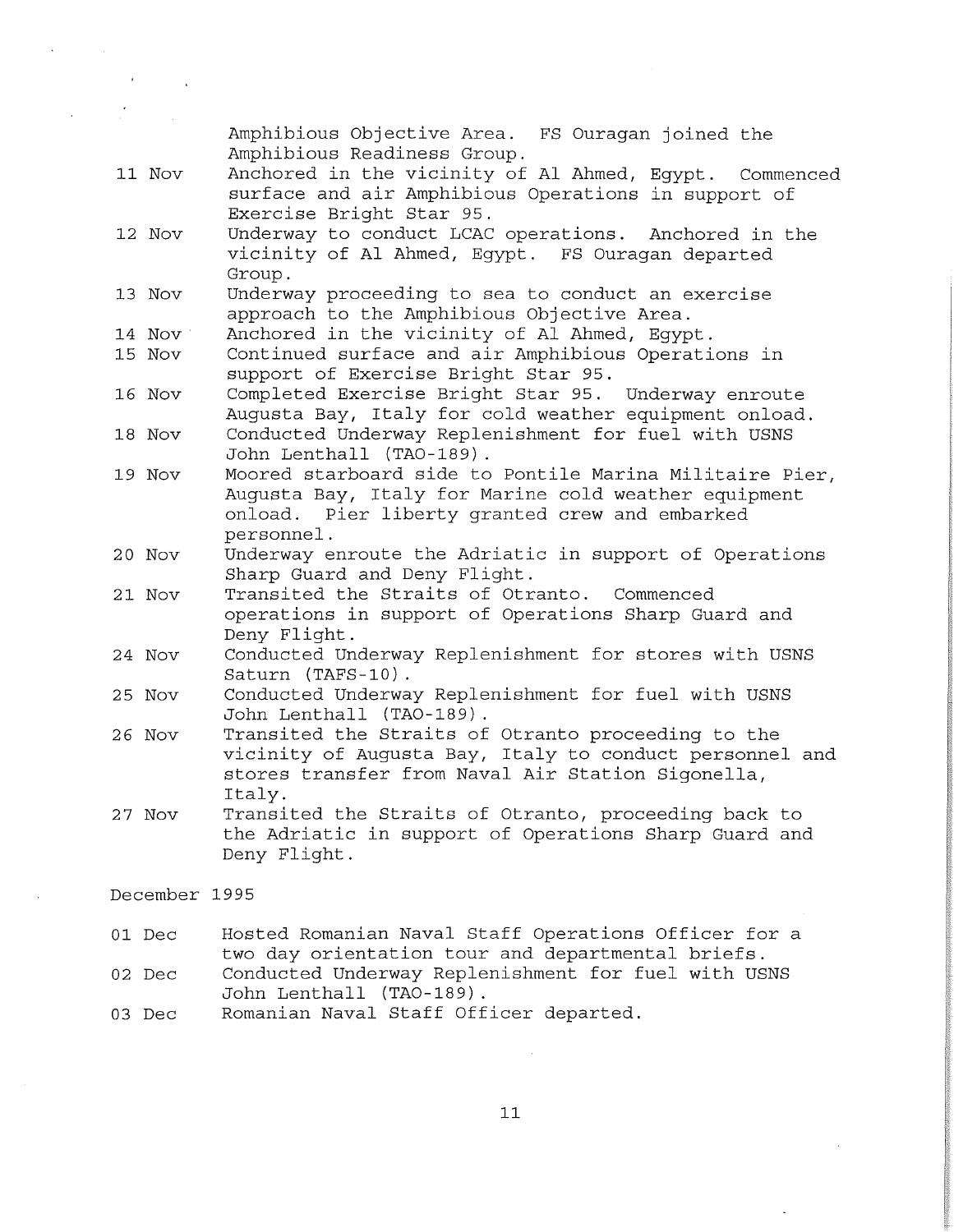| $\sim 100$ km s $^{-1}$ |                                                                                                                                                                                                                                                          |
|-------------------------|----------------------------------------------------------------------------------------------------------------------------------------------------------------------------------------------------------------------------------------------------------|
| 07 Dec                  | Conducted Underway Replenishment for fuel with USNS<br>John Lenthall (TAO-189).                                                                                                                                                                          |
| 08 Dec                  | Conducted CIWS pre-action calibration shoot.                                                                                                                                                                                                             |
| 09 Dec                  | Conducted Underway Replenishment for fuel (WASP<br>delivery ship) for training with USS Scott (DDG-995).<br>Conducted 25MM and 50 Cal shoot (all mounts).                                                                                                |
| 10 Dec                  | Commenced transit to Trieste, Italy for a port visit.                                                                                                                                                                                                    |
| 11 Dec                  | Moored starboard side to Molo VII, Trieste, Italy.<br>Liberty granted to crew and embarked personnel.                                                                                                                                                    |
| 13 Dec                  | Experienced sustained winds over 50 knots with gusts<br>over 70 knots on the starboard quarter. Three mooring<br>lines parted. Employed two commercial tugs to hold<br>ship against the pier throughout the remainder of the<br>night and early morning. |
| 14 Dec                  | Underway enroute the Central Adriatic.                                                                                                                                                                                                                   |
| 15 Dec                  | Conducted Underway Replenishment for fuel and stores<br>with USNS Leroy Grumman (TAO-185). Commander Marine<br>Forces Atlantic, Lieutenant General Wilhelm arrived for<br>visit with embarked Marines.                                                   |
| 17 Dec                  | Chief of Naval Operations, Admiral J. M. Boorda arrived<br>for a visit. Addressed the crew and embarked personnel<br>on the mission in the Adriatic.                                                                                                     |
| 18 Dec                  | Commenced operations in support of Operation Joint<br>Endeavor.                                                                                                                                                                                          |
| 20 Dec                  | Conducted Underway Replenishment for fuel and stores<br>with USNS John Lenthall (TAO-189).                                                                                                                                                               |
| 21 Dec                  | Hosted the Commanding Officer of the ITS San Marco<br>onboard for a visit, tour and lunch.                                                                                                                                                               |
| 22 Dec                  | Hosted Commander, Italian Third Naval Division for a<br>visit and tour.                                                                                                                                                                                  |
| 23 Dec                  | Commandant of the Marine Corps, General Krulak arrived<br>for a visit. Addressed crew and embarked Marines on<br>mission in the Adriatic.                                                                                                                |
| 24 Dec                  | Commandant of the Marine Corps departed. Commander<br>Carrier Group Six, Rear Admiral Cross conducted visit.<br>Addressed the wardroom and Chief Petty Officer's mess.                                                                                   |
| 27 Dec                  | Commander Implementation Forces, Admiral Leighton W.<br>Smith arrived for visit.                                                                                                                                                                         |
| 29 Dec                  | Conducted Underway Replenishment for fuel with USNS<br>John Lenthall (TAO-189).                                                                                                                                                                          |
| 30 Dec                  | Moored port side to Diga Di Punta Riso, Brindisi,<br>Italy.                                                                                                                                                                                              |

 $\overline{ }$ 

 $\bar{\mathcal{A}}$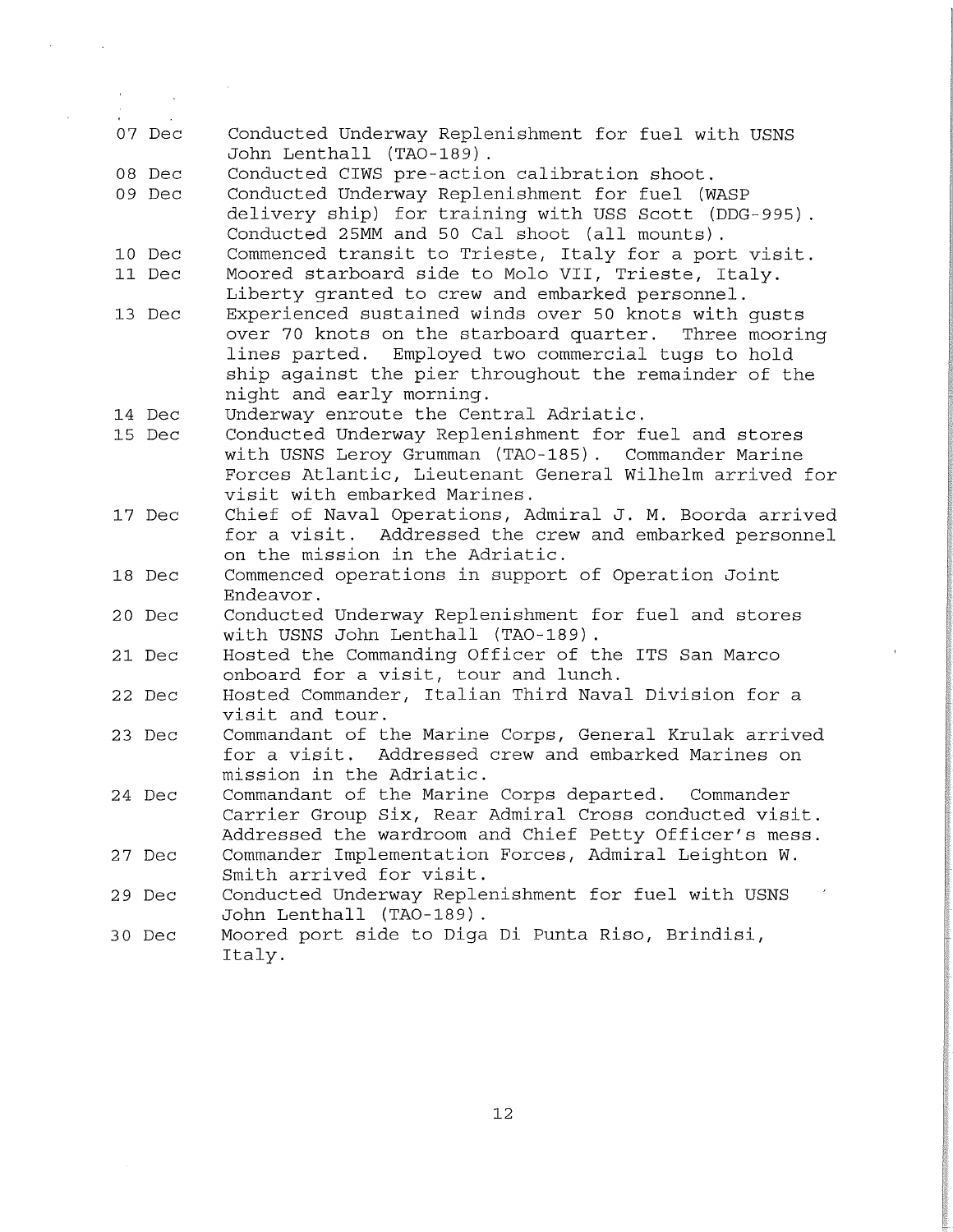### **NARRATIVE**

WASP commenced 1995 moored at Naval Station Norfolk preparing for her upcoming Operational Propulsion Examination and Type Commander's Amphibious Training for Exercise Strong Resolve. Underway on the 10th of January, she proceeded to Onslow Bay off the coast of North Carolina for extensive training which included air operations with Marine Helicopter Squadron 464 and surface operations with conventional landing craft from Assault Craft Unit Two. Additionally, when not conducting Amphibious operations, she conducted numerous Engineering Casualty Control and Damage Control exercises to prepare for the upcoming examination. Upon completion of Amphibious training, WASP refueled from the USNS Big Horn (TA0-198), then proceeded to the Virginia Capes Operating Area to complete final, extensive<br>preparations for the Propulsion Examination. On 23 January, the preparations for the Propulsion Examination. Atlantic Fleet Propulsion Examining Board came aboard to evaluate WASP's engineering expertise and Damage Control capabilities. The examination was delayed while the ship went to the aid of the fishing vessel "Valley Wind," which was foundering in heavy seas. WASP arrived ready to render assistance if required, but two Canadian Corvettes, who also answered the distress calls, arrived on scene and stood by. Upon ascertaining the situation was well in hand, WASP continued with her examination. On 25 January, WASP completed the Atlantic Fleet Operational Propulsion Plant Examination with an overall grade of Satisfactory. The crew received a grade of Excellent in the area of fire fighting and the Examiner's comments of the best efforts they had seen for this size ship. Once back in Norfolk, WASP hosted a visit and tour for the Italian Navy Chief of Staff, Admiral Angelo Mariani.

In February, WASP departed Norfolk for the Fjords of Norway and Exercise Strong Resolve. Stopping in Onslow Bay off Morehead City, North Carolina, WASP embarked elements of Marine Expeditionary Force II (Forward), then commenced an arduous winter crossing of the Atlantic in company with USS Shreveport (LPD-12) and USS Whidbey Island (LSD-41). During the transit, the Group refueled from the USS Platte (A0-186) . WASP lost an AV-8B Harrier while conducting routine flight operations in the vicinity of the Azores. The mishap occurred during takeoff, and luckily, the pilot ejected safely. Originally scheduled to stop in Portsmouth England, the uncooperative weather forced the<br>Amphibious Readiness Group to divert to Rota, Spain. In Rota, Amphibious Readiness Group to divert to Rota, Spain. Commander Amphibious Group Two (COMPHIBGRU 2), Rear Admiral Picotte and Commanding General II Marine Expeditionary Force<br>(Forward) (II MEF FWD), Brigadier General Byrum, embarked. After (Forward) (II MEF FWD), Brigadier General Byrum, embarked. replenishing and refueling, the Group was back underway, bound for Norway. The end of February saw WASP transiting the English Channel.

Encl (3)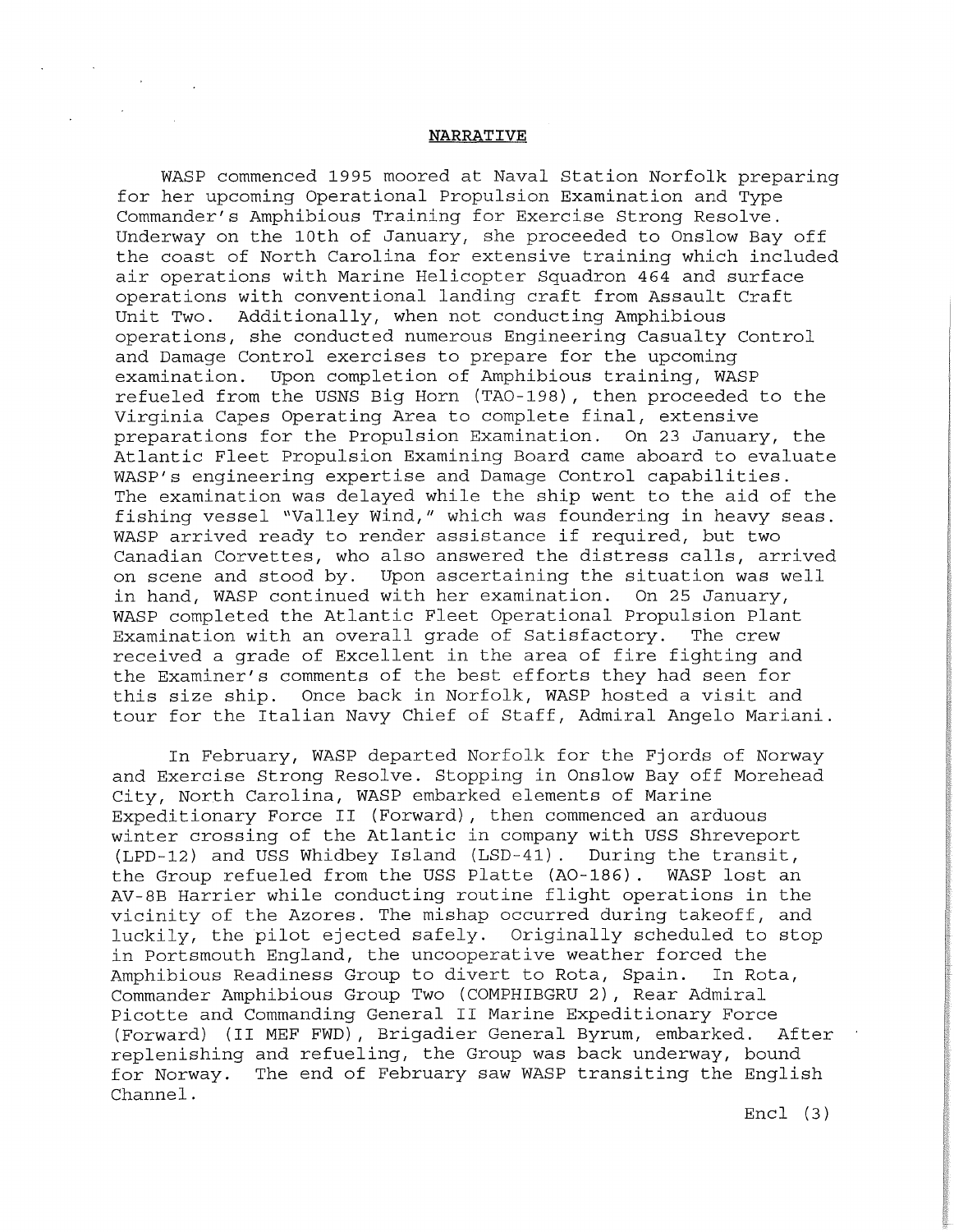The month of March began with WASP and her accompanying ships entering the North Sea. After refueling from the USNS John Lenthall (TA0-189), the Group hosted visits from the Commander of the Netherlands Amphibious Group, the Commanding General, Marine Forces Atlantic, and the Prime Minister of Norway. On March 4th, WASP arrived in Halsafjorden, Norway where she conducted extensive air and surface Amphibious Operations in support of Exercise Strong Resolve. Maneuvering in the small confines of the Fjord for six straight days, she completed the Exercise on the 10 March and transited through the Fjords to Trondheim, Norway for a much needed port visit. Anchoring in Trondheimsfjorden on the 11th, liberty was granted the crew and embarked personnel. Unfortunately, the weather was again<br>uncooperative. High winds (in excess of 50 knots) arose, High winds (in excess of 50 knots) arose, causing the ship to drag anchor and get underway, leaving over 600 personnel ashore. USS Shreveport and USS Whidbey Island embarked those personnel for further transfer back to WASP. On the 12th, the ARG transited to sea, transferring personnel by helicopter as the ships proceeded through the fjords. All personnel were returned prior to the ARG's arrival in open water. Once again, the weather became uncooperative. Sustained winds rose to over 60 knots and the seas were running at 25 feet. At one point, WASP was steaming with turns for 12 knots ordered and making only 0.5 knots over ground! After sustaining minor structural damage and slight damage to embarked aircraft, WASP and her consorts were diverted to Stavanger, Norway until the weather abated. From 15 March to 21 March, the crew and embarked personnel enjoyed an excellent visit with the people of Stavanger. The ship was open to the public for general visiting and the crew<br>enjoved the shops and fine restaurants of the city. On 21 enjoyed the shops and fine restaurants of the city. March, WASP was again underway bound for Morehead City and home. As the ARG traveled west, the ships refueled from the USS Seattle (AOE-3). While alongside WASP, Seattle suffered a casualty to While alongside WASP, Seattle suffered a casualty to repeaters, causing her to collide with the LHD. WASP her gyro repeaters, causing her to collide with the LHD. sustained damage to the starboard accommodation ladder and platform, starboard vent plenum doors, elevator safety nets and three life rafts. Seattle received damage to her port side, helicopter control tower, and her B & A crane.

On 03 April, WASP anchored in Onslow Bay off Morehead City, North Carolina to offload embarked troops and equipment. Underway on the 4th, she moored starboard side to, Pier Seven North, Naval Station Norfolk on 05 April. The rest of the month was spent preparing for Type Commanders Amphibious Training and the Amphibious Group Two change of command which was held on 21 April. WASP hosted the time honored ceremony where Rear Admiral W. R. Fladd relieved Rear Admiral L. F. Picotte as Commander Amphibious Group Two. Distinguished guests included the Commandant of the Marine Corps and the Commander, Naval Surface Forces Atlantic.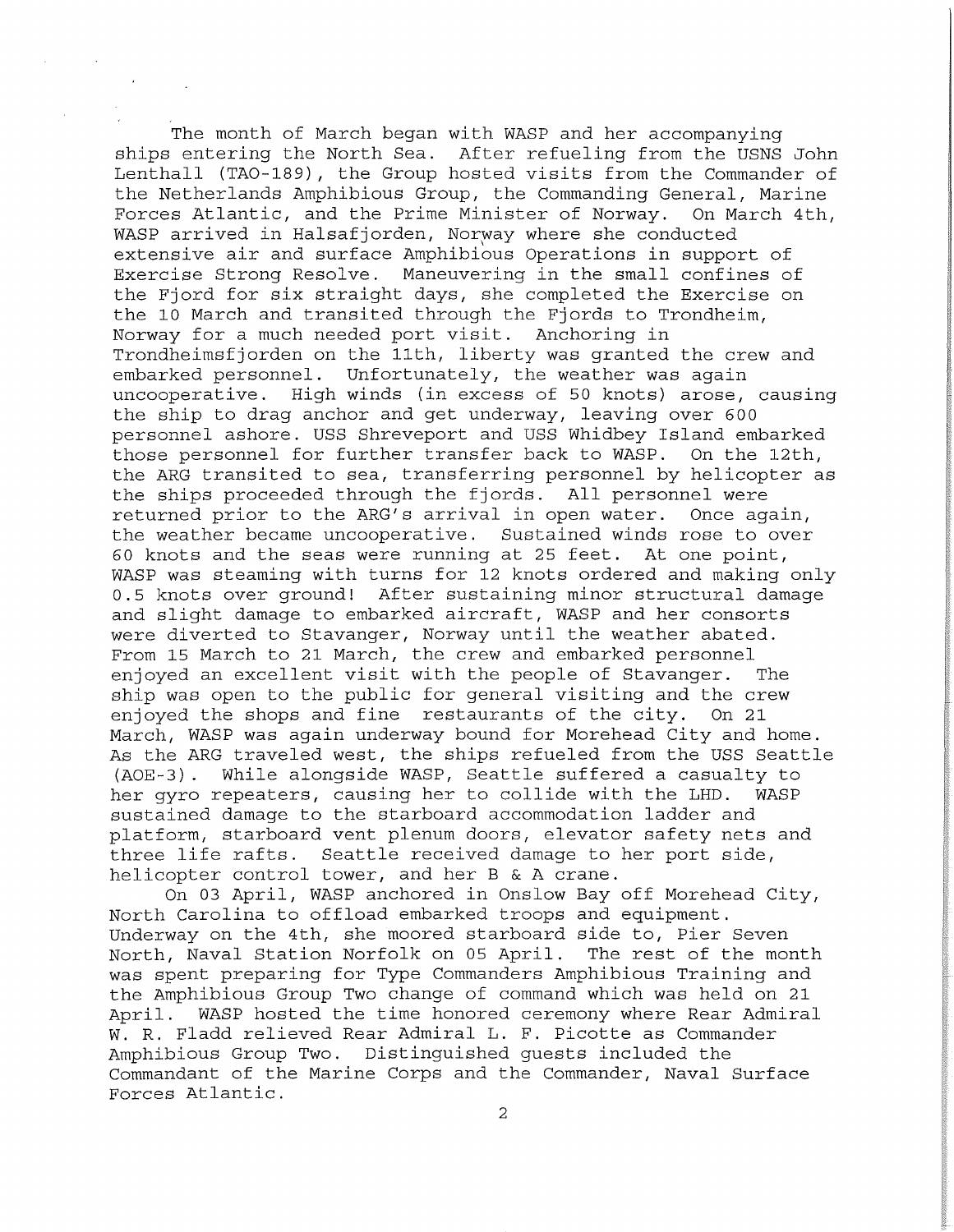The month of May began with WASP carrying out host ship duties for various distinguished visitors and special interest<br>groups. Personnel visiting the World's Greatest Warship inclue Personnel visiting the World's Greatest Warship included a group of NATO and European journalists, the Harvard Center Delegation for International Affairs, the Air Force Commanders Conference, and the Amphibious Officers Wives Club. On 16 May, WASP departed Norfolk for Onslow Bay for Type Commanders Amphibious Training in company with USS Shreveport (LPD-12), USS Ashland (LSD-48), and USS Jack Williams (FFG-24) . Enroute WASP conducted an underway refueling with Jack Williams in which WASP was the delivery ship. On 17 May , the Group arrived in Onslow Bay and commenced training. The extensive operations included work with conventional Landing Craft, LCACs, another refueling with Jack Williams, and the recovery and launching of five Amphibious Assault Vehicles (AAVs). Upon completion on 23 May, WASP refueled from the USNS John Lenthall (TA0-189) and proceeded back to Norfolk where she moored port side to, Pier Seven South on the 24th. On the 25th, WASP hosted the Director of Surface Officer Distribution and the Commanding Officers of ships present at the Naval Operating Base for a Junior Officer distribution and rotation brief. The month of May closed with the arrival of 19 First and Second Class Midshipmen for their summer training cruise.

June commenced with WASP again underway for Amphibious training, this time in support of Joint Task Force Exercise 3-95 Phase I. The ship proceeded to Onslow Bay in company with USS Shreveport and USS Whidbey Island. Upon arrival on 06 June, the Group commenced extensive surface and air Amphibious training, conducting practice assaults, gun shoots, and chaff launchings. Refueling again from USNS John Lenthall, WASP returned to Norfolk on the 17th of June, mooring port side to Pier Seven South. On 22 June, WASP was the host platform for a SACLANT (United States Atlantic Command) luncheon for 50 0-7 to 0-10 equivalent United States and foreign dignitaries from various NATO countries. Additional hosts included Strike Fleet Atlantic (Commander Second Fleet), and Amphibious Strike Force Atlantic (Commander Amphibious Group Two). On 25 June, the embarked Midshipmen completed their training and departed for their parent commands. WASP closed out the month again hosting a change of command ceremony on 29 June. Rear Admiral J. F. Amerault relieved Rear Admiral R. S. Cole as Commander, Amphibious Group Four. Distinguished guests included the Commander in Chief, Atlantic Fleet, and the Commander Naval Surface Forces Atlantic.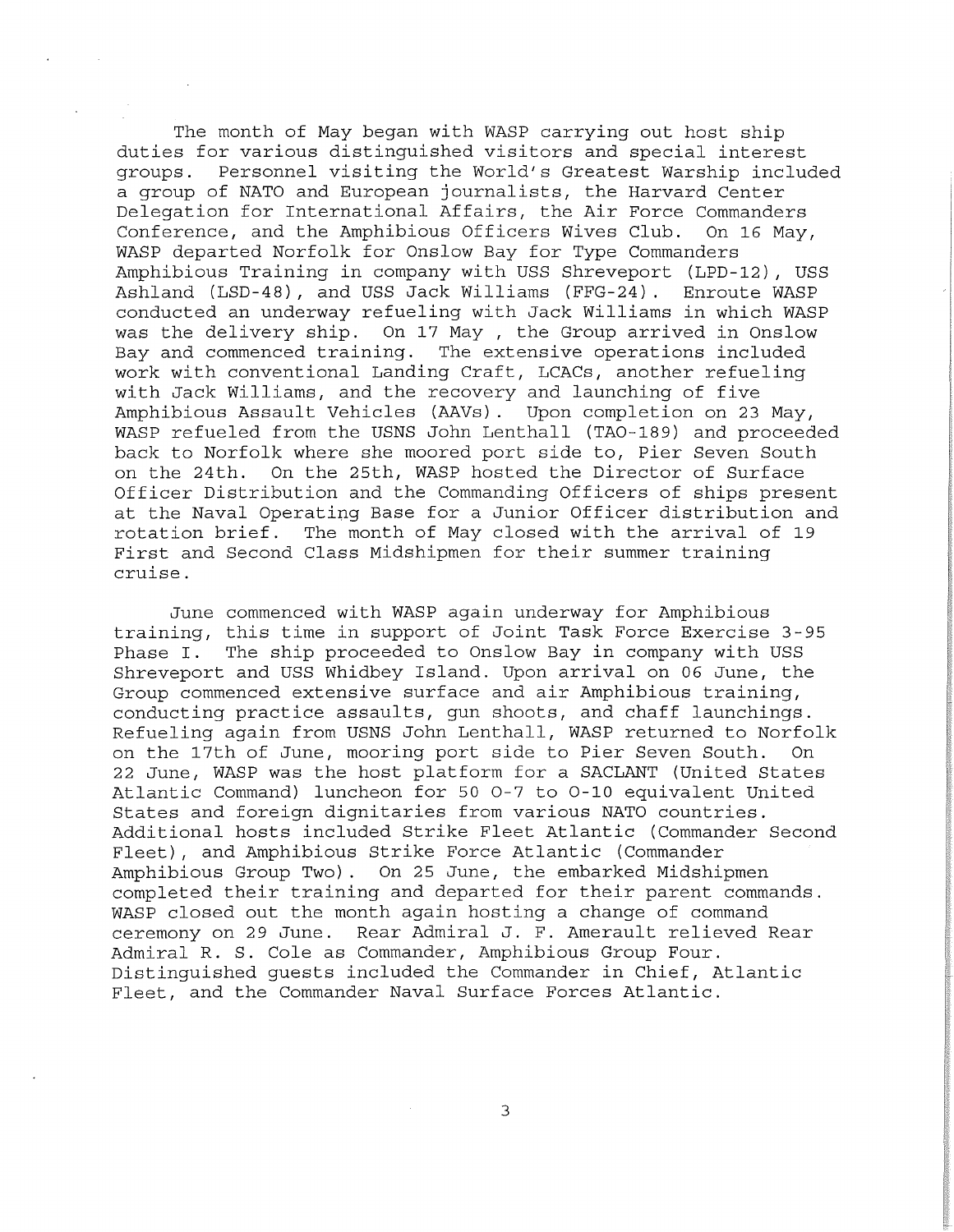July once again saw WASP proceeding south to Onslow Bay in company with USS Shreveport and USS Whidbey Island to conduct Joint Task Force Exercise 3-95 Phases II and III. Exercise assaults were conducted in Onslow Bay and the Virginia Capes Operating Area off Camp Pendleton, Virginia. While conducting Amphibious operations, Commander Amphibious Group Two embarked to aid in certifying the Amphibious Readiness Group as Special Operations Capable. Additionally, during this busy time, WASP hosted distinguished visits from the Commanding General, Second Marine Division and the United Arab Emirates Chief of Staff, Sheik Mohammed Benzied. After refueling from the USS Monongahela (A0-178), on 24 July WASP returned to Norfolk, fully certified to deploy to the Mediterranean in August. The Logistics Management Assessment was conducted on 26th through the 28th of July on which WASP received a grade of satisfactory. On 29 July, she commenced her Pre-operational Movement stand-down period and predeployment maintenance availability.

On 07 August, WASP once again became the platform of choice for visiting foreign dignitaries. The ship was toured by the "Partnership for Peace" Delegation which consisted of high-level dignitaries from countries of the former Soviet Union. On 15 August, WASP sortied with most of the other ships present in the Norfolk area to evade Hurricane "Felix." Operating with slightly over half her crew on board, she maneuvered over an area between New York, Bermuda, and Charleston to avoid the storm. Returning to port on 20 August, WASP continued her stand-down and maintenance period. During this timeframe, yard workers completed the initial installation of her Afloat Pollution Prevention Equipment. Items installed included a large paper and cardboard pulper unit, two compressed melt units for plastics, and a plastic shredder unit. On 28 August, with all personnel back aboard, WASP commenced the Mediterranean 3-95 deployment in company with USS Shreveport (LPD-12) and USS Whidbey Island (LSD-41) . Arriving off Morehead City, North Carolina on 29 August, the Group embarked Marine Expeditionary Unit 26, then departed for the Mediterranean. During the transit, the ships refueled from the USS Merrimack (A0-179) and USS Monongahela (A0-178).

September found WASP continuing her transit to the Mediterranean. On 08 September, the ship answered distress calls from the Portuguese vessel "Condor De Vilamour." The vessel was conducting sport diving operations on the Gettysburg Sea Mount in the Eastern Atlantic, and had four divers onboard suffering from decompression sickness. WASP dispatched her Search and Rescue helicopters to the scene to evacuate the injured personnel. Once on board WASP, the divers were examined by ship's medical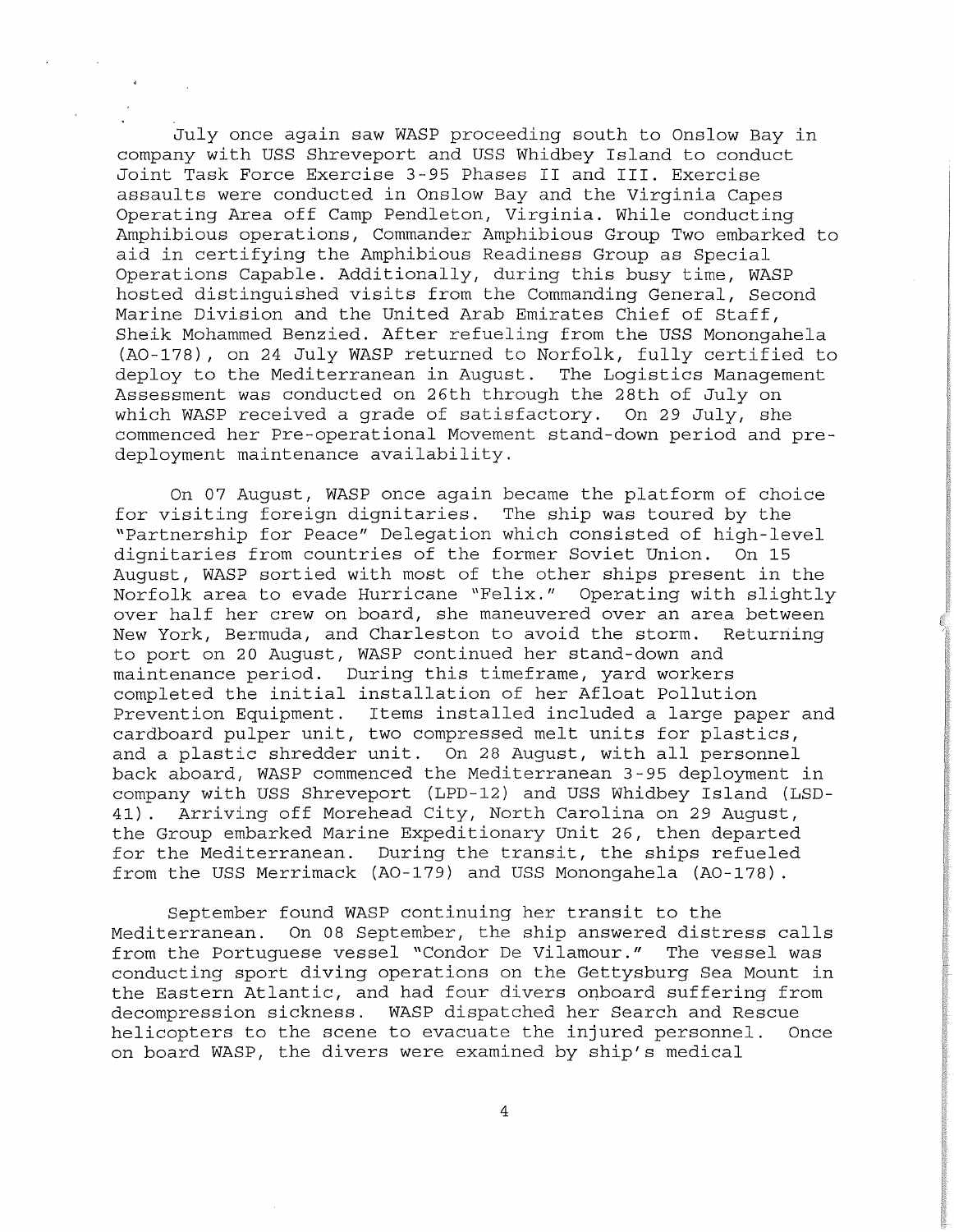' . personnel, then flown to Rota, Spain by Marine aircraft for further treatment. On 09 September, WASP conducted the turnover of the Amphibious Readiness Group duties with the USS Kearsarge (LHD-3) Group and entered the Mediterranean. Proceeding directly<br>to Valencia, Spain, she conducted a four day port visit. The to Valencia, Spain, she conducted a four day port visit. 15th of September saw WASP underway for Cape Serrat, Tunisia and Exercise Atlas Hinge. Enroute, she refueled from the USNS Kanawha (TA0-196). From 17 September to 22 September, WASP and Whidbey Island, escorted by USS Dewert (FFG-45), conducted air and surface Amphibious Operations in support of the Exercise. On 20 September, the ship was visited by the Commander Sixth Fleet. Vice Admiral Pilling addressed the officers, crew, and embarked personnel on the mission of the Amphibious Readiness Group in the Mediterranean and the Adriatic. After Exercise Atlas Hinge, WASP proceeded to the Adriatic, arriving on the 26th of September. WASP hosted a visit from Commander Carrier Group Six, Rear Admiral Cross on the 28th, and completed the month refueling from the USNS John Lenthall (TA0-189) .

From 01 to 16 October, WASP and Shreveport conducted operations off the coast of Albania in support of Exercise Rescue Eagle. During this time frame, the ship hosted visits from the Deputy Director of the United States European Command, a Major General from the Albanian Air Defense Force, and Albanian journalists and media personnel. After again refueling from the USNS John Lenthall, WASP and Shreveport departed the Adriatic for the Eastern Mediterranean and Exercise Noble Shirley. Enroute, the ships were joined by the Whidbey Island and conducted underway replenishments with the USS Monongahela (AO-178) and<br>USNS San Diego (TAFS-6). The ARG arrived off Ashquelon, Israe The ARG arrived off Ashquelon, Israel on 21 October and commenced the Exercise. After debarking troops for the initial assault, WASP proceeded to Haifa, Israel, arriving on 24 October to debark the remainder of the assault force. Underway on the 25th, WASP moved back off Ashquelon to support the troops ashore and to refuel from the USS Monongahela. On 29 October, WASP proceeded back to Haifa for a much needed port visit and troop backload.

WASP began the month of November in port Haifa, Israel. Underway on the 8th, WASP and her accompanying ARG proceeded to the waters off AL Ahmed, Egypt for Exercise Bright Star 95. On 10 November, the ARG commenced extensive air and surface<br>Amphibious operations in support of the Exercise. WASP hosted Amphibious operations in support of the Exercise. the Exercise Pre-sail Conference, and a visit by the Bright Star press and media pool consisting of reports and journalists from the various participating nations. Completing the Exercise on 16